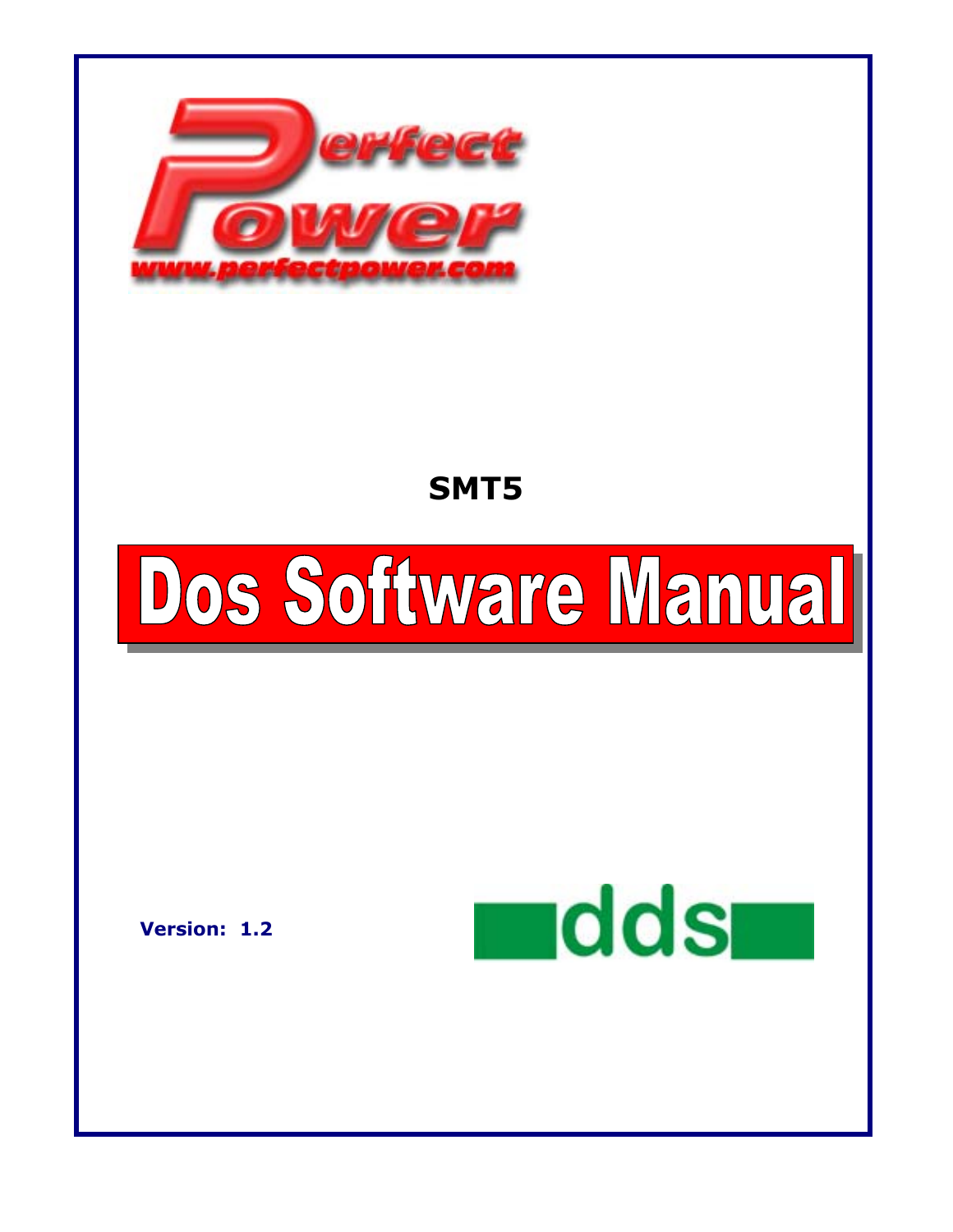# **Table of Contents**

# Page no:

| 2.              |      | <b>PROTECTION</b> |    |
|-----------------|------|-------------------|----|
|                 |      |                   |    |
|                 | 3.1  |                   |    |
|                 | 3.2  |                   |    |
|                 | 3.3  |                   |    |
|                 | 3.4  |                   |    |
|                 | 3.5  |                   |    |
|                 | 3.6  |                   |    |
| 4.              |      |                   |    |
| 5.              |      |                   |    |
| 6.              |      |                   |    |
|                 | 6.1  |                   |    |
| 7.              |      |                   |    |
| 8.              |      |                   |    |
| 9.              |      |                   |    |
| 10 <sub>l</sub> |      |                   |    |
|                 | 10.1 |                   |    |
|                 | 10.2 |                   |    |
|                 | 10.3 |                   |    |
|                 | 10.4 | DATA LOGGING      | 15 |
|                 | 10.5 |                   |    |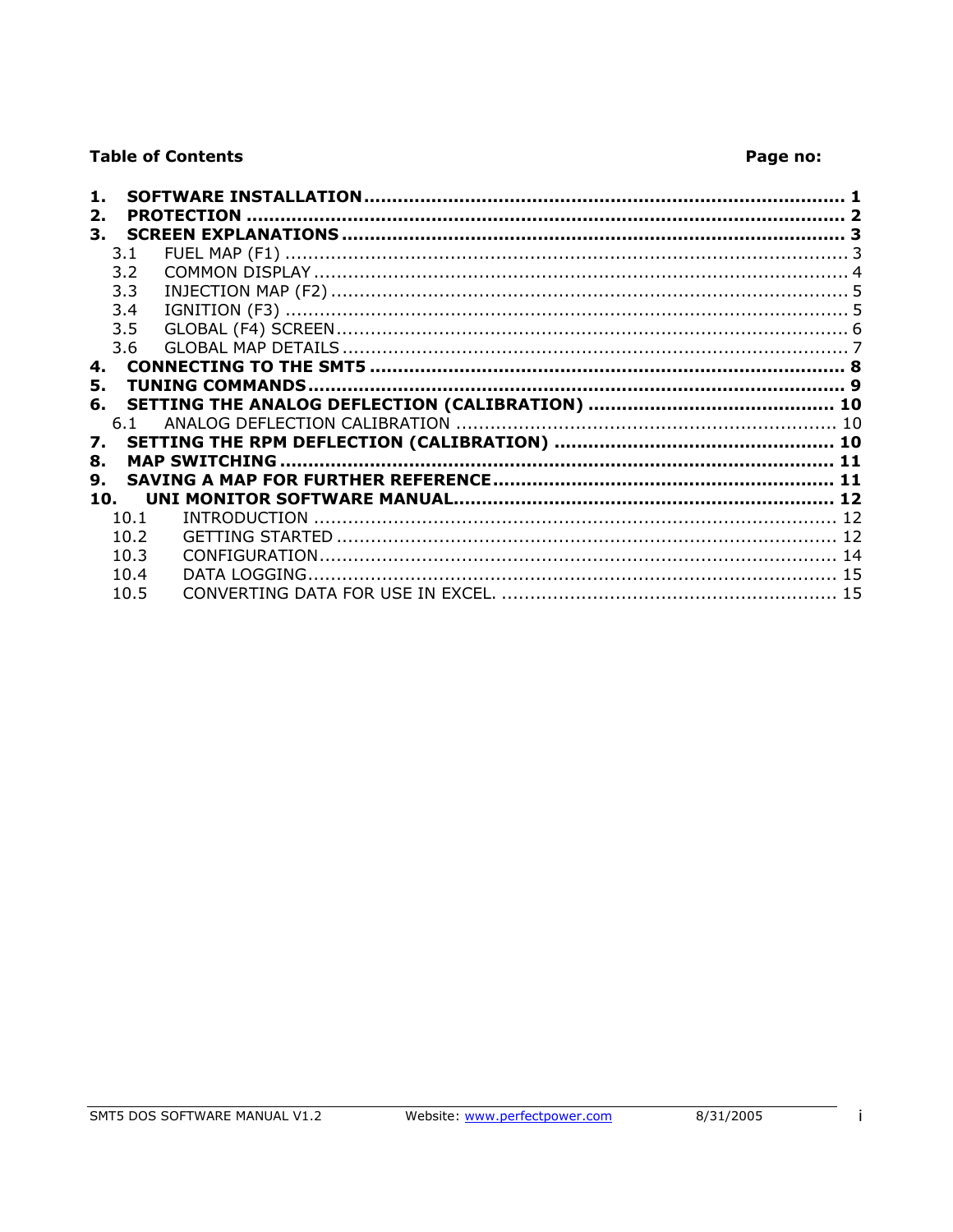# <span id="page-2-0"></span>**1. SOFTWARE INSTALLATION**

By now you should have "UN-ZIPPED" the download file from the Internet and the following files should be included:

| UM.EXE       |                                       |
|--------------|---------------------------------------|
| UTUNE.EXE    | Executable, tuning program            |
| UTUNE.CFG    | Configuration file                    |
| UTUGL.SCN    | Global screen layout                  |
| UTUFU.SCN    | Fuel screen layout                    |
| UTUIG.SCN    | Ignition screen layout                |
| UTUIN.SCN    |                                       |
| UTUGG.SCN    |                                       |
| UTUNE.HLP    | Help file, short version              |
| UTDOS.PFG    | SMT5 DOS OPERATING MANUAL (This one!) |
| LOADUNI5.BAT | Batch file to install the software    |
|              |                                       |

The program starts on any PC in DOS. If not re-install it by:

A:loaduni5

The UTUNE program runs after loading. If you like to start the program again, then:

| Change to the subdirectory:                        | CD \TUNE     |
|----------------------------------------------------|--------------|
| Start the program:                                 | <b>UTUNE</b> |
| Exit the program:                                  | <b>Esc</b>   |
| All tuning software is installed in a<br>Directory | C:\TUNE      |

Do not choose any different name or location.

File Naming conventions:

| .SCN | A screen file. You may change the wording in the screen |
|------|---------------------------------------------------------|
|      | but not the location of the variables                   |
| .CFG | The configuration files. This file is protected, and no |
|      | changes are allowed, except to the port numbers         |
| .ULB | A library file                                          |
| .UMP | A tune map                                              |
| .EXE | This is the tuning program                              |
| .HLP | A short help file. It can be printed. Not protected     |
| .TMP | A temporary saved library file. See Protection.         |

It is suggested that the original download be saved, so that you can re-install it at any given time. New downloads are available at: [www.perfectpower.com/downloads.htm](http://www.perfectpower.com/downloads.htm) or [www.perfectpower.com/products/uni5.asp](http://www.perfectpower.com/products/uni5.asp)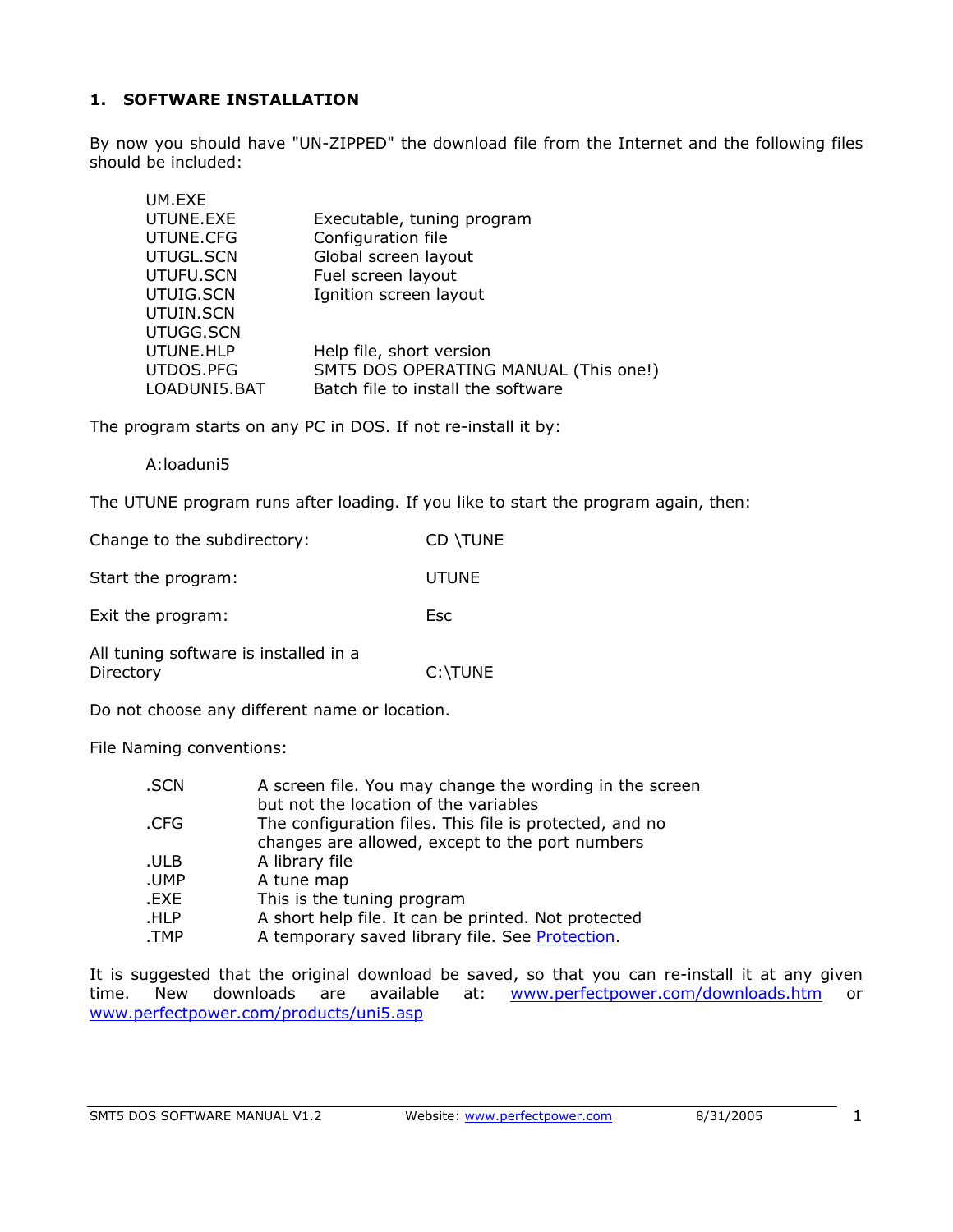# <span id="page-3-0"></span>**2. PROTECTION**

A complete engine setup consists of:

LIBRARY (global) section, containing:

 Technical parameters Throttle calibration RPM scale calibration

MAPS, containing:

128 fuel map values 128 injection values 128 ignition values

Library and Map data are stored inside the SMT5 and can be stored in separate files on your hard disk. A library file describes how the engine signals look like; the map file describes how the engine is tuned.

The SMT5 is shipped "OPEN" from PERFECTPOWER to DEALERS: That is to say the global (technical) settings (parameters) are open for access, and can be changed. That means also that such a unit can be applied to all engines, and it can be used for development of a new application.

Once a SMT5 is programmed with a library file, then the global parameters are no longer accessible. Dealers and distributors invoke this global protection when they customize the UNI5 for a specific engine. The three tune maps are not affected by this global parameter protection.

The SMT5 is shipped "PROTECTED" from DEALERS and PERFECTPOWER to END-CUSTOMERS. With this protection, the global parameters are not accessible.

A SMT5, which was customized to a particular engine, can only be changed to a different engine with the use of LIBRARY file. Library files are linked to wiring diagrams, and are protected against in adverted changes. Library files are only available from PERFECTPOWER.

Once a new application is running, the developer can send the saved files to PERFECTPOWER for inclusion in the LIBRARY CATALOG, and will receive a complete LIBRARY setup file. This process sounds a little complicated, but the developers files must fit in with worldwide naming conventions.

In addition to the above, a SMT5 can be "BRANDED" to a dealer name. This function can only be invoked by PERFECTPOWER, by enabling the branding option in the dealer's software.

Then a "NO TUNE" option can be implemented (again enabled by PERFECTPOWER), which prevents any further tuning, and general access to the SMT5. The loaded LIBRARY and MAPS can't be viewed, copied or saved. Once invoked, the NO TUNE option can only be overwritten by a LIBRARY file and software with the NO TUNE option disabled.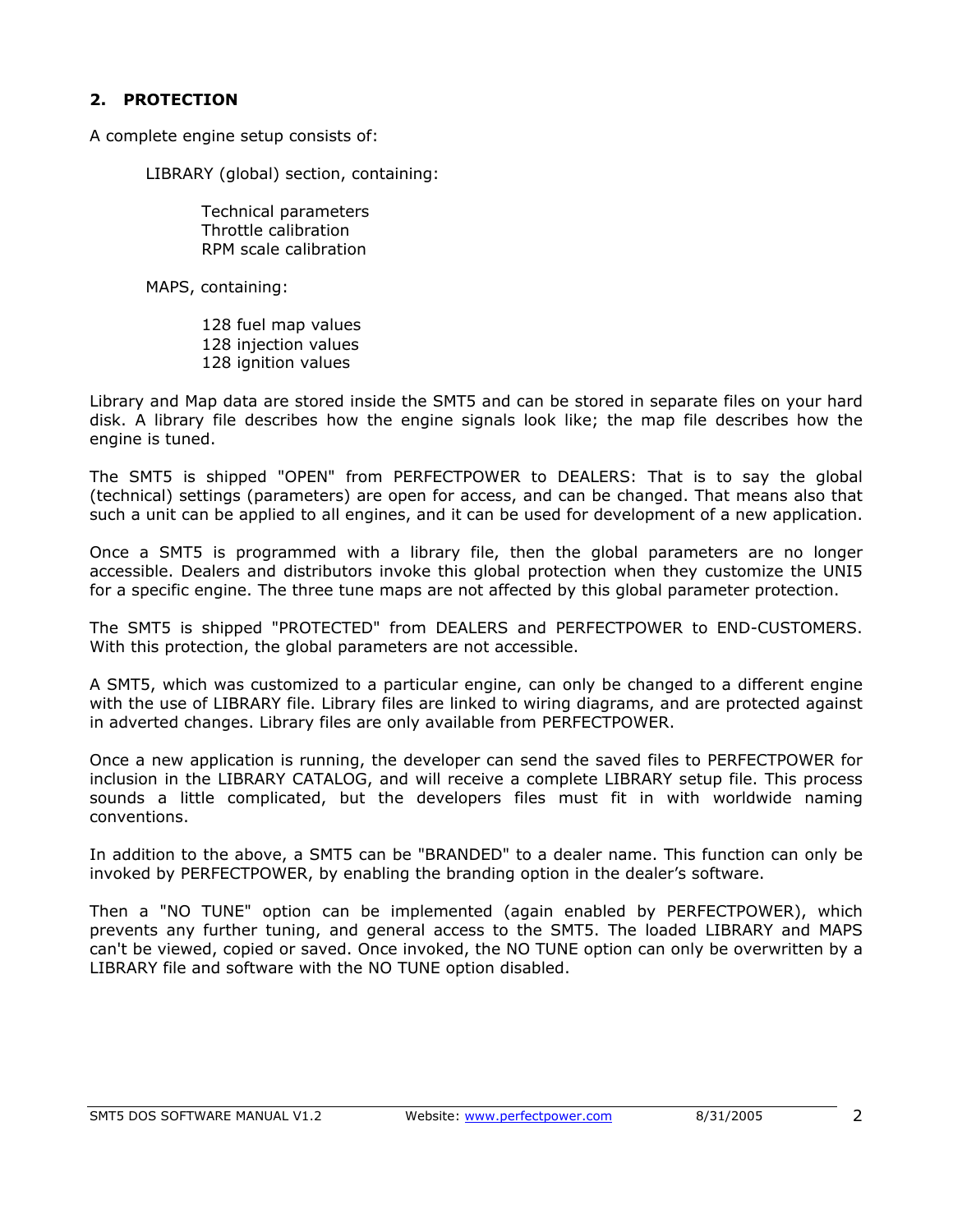# <span id="page-4-0"></span>3. **SCREEN EXPLANATIONS**

Once the program runs on the PC under DOS, a SCREEN is displayed (with blanks). Three screens can be selected with the FUNCTION KEYS F1 to F3, as indicated on the bottom of each screen.

The function keys select

| F1             | <b>FUEL</b>   | Fuel map display.                                                |
|----------------|---------------|------------------------------------------------------------------|
| F <sub>2</sub> | <b>INJECT</b> | Injection map display                                            |
| F3             | IGN.          | Ignition map display                                             |
| F4             | <b>GLOBAL</b> | Global parameters                                                |
| F5             | <b>LOGG</b>   | Start recording log file                                         |
| F6             | F-UP          | Fuel up. This works only while the engine is running.            |
|                |               | The fuel is incremented at the indicated engine operating point. |
| F7             | F-DOWN        | Fuel down, As above, Decreases the fuel.                         |
| F8             | $I-UP$        | Ignition up. As above. Increases (advances) the ignition.        |
| F9             | I-DOWN        | Ignition down. As above. Decreases (retards) the ignition.       |
| F10            | OUIT          | Same as pressing ESC. Exits the software                         |

The above functions are available on all maps, except the injection (F2)!

# **3.1 FUEL MAP (F1)**

The throttle (8) and RPM (16) steps result in 128 values. If not needed, make all values zero!

SMART TUNER UNI(5): UNKNOWN COMPANY TESTING WWW.PERFECTPOWER.COM  **Lib: This is the library description. Set it with LI text (64)! Map: This map description can be set with the MI (text) command dds** 

| AnaDefl:    | ℅                       | 4 | 17          | 31 | 45 | 58 | 72          | 85 | 99       | <b>FUEL</b> |
|-------------|-------------------------|---|-------------|----|----|----|-------------|----|----------|-------------|
| Rpm:        |                         | 0 | 0           | 0  | 0  | 0  | 0           | 0  | $\Omega$ | 8027        |
| Input #1:   | $\mathbf v$             | 0 | 0           | 0  | 0  | 0  | $\Omega$    | 0  | 0        | 7512        |
| #2:         | $\mathbf v$             | 0 | $\mathbf 0$ | 0  | 0  | 0  | $\mathbf 0$ | 0  | 0        | 7017        |
| Output#1:   | $\overline{\mathbf{V}}$ | 0 | 0           | 0  | 0  | 0  | 0           | 0  | 0        | 6547        |
|             |                         | 0 | $\mathbf 0$ | 0  | 0  | 0  | $\mathbf 0$ | 0  | 0        | 6041        |
|             |                         | 0 | 0           | 0  | 0  | 0  | 0           | 0  | 0        | 5554        |
| Fuelmod1:   |                         | 0 | 0           | 0  | 0  | 0  | $\mathbf 0$ | 0  | 0        | 5051        |
| Inject:     |                         | 0 | 0           | 0  | 0  | 0  | 0           | 0  | 0        | 4560        |
| Ignmod:     |                         | 0 | 0           | 0  | 0  | 0  | $\mathbf 0$ | 0  | 0        | 4069        |
|             |                         | 0 | 0           | 0  | 0  | 0  | 0           | 0  | 0        | 3573        |
| No Tune:    |                         | 0 | $\mathbf 0$ | 0  | 0  | 0  | $\mathbf 0$ | 0  | 0        | 3076        |
| Mode bad:   |                         | 0 | 0           | 0  | 0  | 0  | 0           | 0  | 0        | 2581        |
| RPM bad:    |                         | 0 | $\mathbf 0$ | 0  | 0  | 0  | $\mathbf 0$ | 0  | 0        | 2085        |
| bad:<br>Iqn |                         | 0 | $\mathbf 0$ | 0  | 0  | 0  | $\Omega$    | 0  | 0        | 1590        |
| StoreSel:   |                         | 0 | 0           | 0  | 0  | 0  | $\Omega$    | 0  | $\Omega$ | 1095        |
| Version:    | 0                       | 0 | 0           | 0  | 0  | 0  | 0           | 0  | 0        | 600 RPM     |

#### **Analog deflection (%)**

 **Error:** 

The map is identified on the right hand side. The left-hand side of the screen displays the data from the UNI 5-xxx hardware.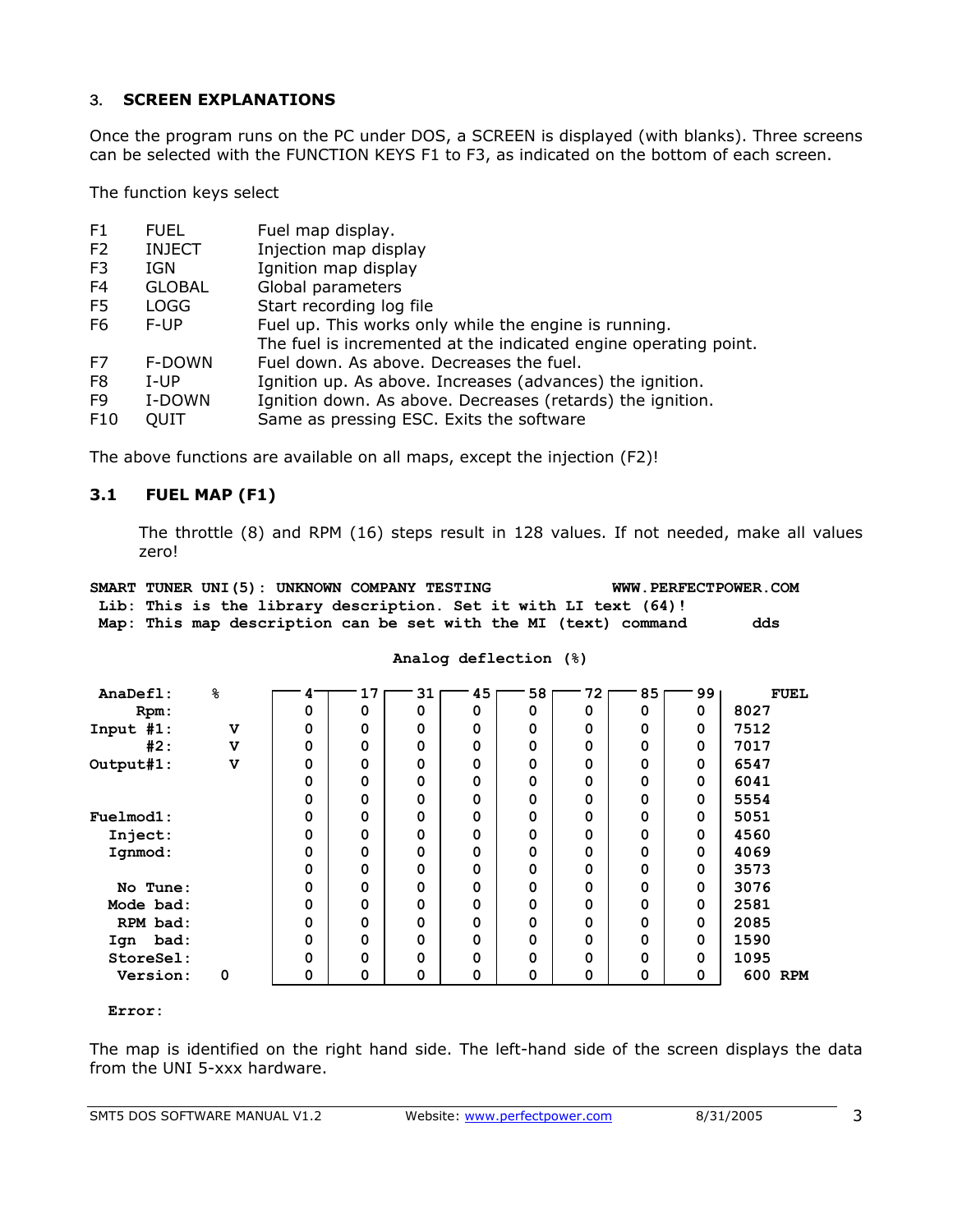# <span id="page-5-0"></span>**3.2 COMMON DISPLAY**

All units have a common display area on the left side of the screen.

| <b>AnaDefl</b>  | ÷              | Analog deflection in percent. This is a measurement of the actual input.                              |
|-----------------|----------------|-------------------------------------------------------------------------------------------------------|
| <b>RPM</b>      | ÷              | The RPM as measured by the UNI5 unit                                                                  |
| Input $# 1$     | ÷              | The analog input voltage, which is used for fuel tuning.                                              |
| Input $# 2$     | $\sim$ 1       | The oxygen sensor input. Only for display.                                                            |
| Output # 1      | $\mathbb{R}^2$ | The analog output voltage, resulting from the input.                                                  |
| <b>Fuel Mod</b> | ÷              | Fuel modifier, a ZERO means NO modification. This is the value, which is<br>used from the fuel map.   |
| Inject          | ÷              | The extra injector output drive from the INJECT map.                                                  |
| Ign. Mod        | ÷              | Ignition modifier. The ignition map value, which is used at present. A ZERO<br>means NO modification. |
| <b>No Tune</b>  | ÷              | Shows that the SMT5 can't be tuned.                                                                   |
| <b>Mode bad</b> | ÷              | The operating mode is bad. Reload the library.                                                        |
| <b>RPM</b> bad  | ÷              | The received RPM can't be processed. It is too high or too low.                                       |
| Ign. bad        | ÷              | The ignition calculation has resulted in an overflow. Check your ignition<br>map!                     |
| <b>StoreSel</b> | ÷              | The map selected (A or B)                                                                             |
| <b>Version</b>  | ÷              | The SMT5 software version                                                                             |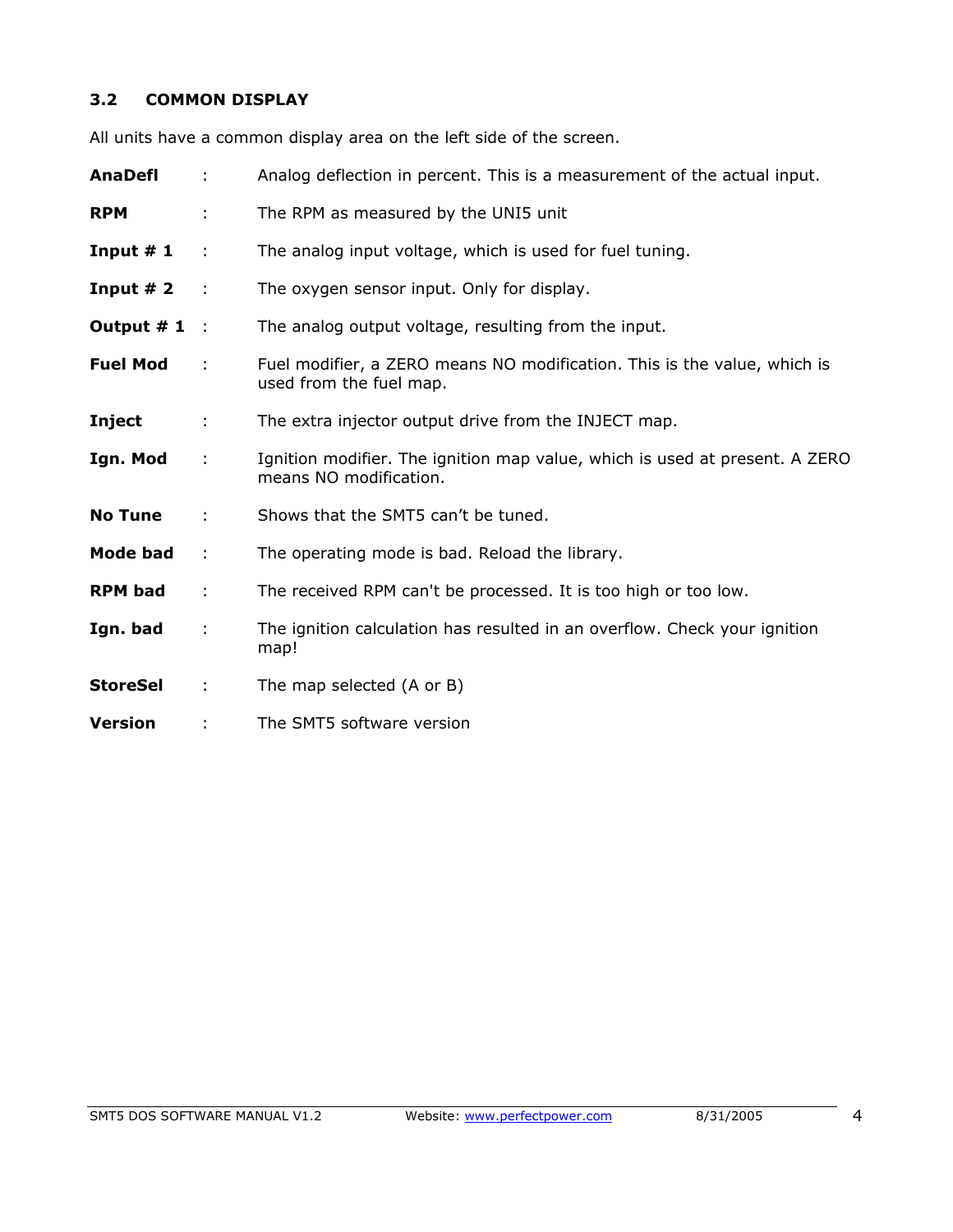# <span id="page-6-0"></span>**3.3 INJECTION MAP (F2)**

It shows the same number and layout as the fuel map:

| SMART TUNER UNI (5): UNKNOWN COMPANY TESTING<br>Lib: This is the library description. Set it with LI text (64)! |                                                            |   |          |    |   |                       |          |          |          | WWW.PERFECTPOWER.COM |
|-----------------------------------------------------------------------------------------------------------------|------------------------------------------------------------|---|----------|----|---|-----------------------|----------|----------|----------|----------------------|
| Map:                                                                                                            | This map description can be set with the MI (text) command |   |          |    |   |                       |          |          |          | dds                  |
|                                                                                                                 |                                                            |   |          |    |   | Analog deflection (%) |          |          |          |                      |
| AnaDefl:                                                                                                        | 응                                                          |   | 17       | 31 |   | $45 -$<br>58          | 72       | 85       | 99       | <b>INJECT</b>        |
| Rpm:                                                                                                            |                                                            | 0 | 0        | 0  | 0 | 0                     | 0        | 0        | $\Omega$ | 8027                 |
| Input #1:                                                                                                       | $\mathbf v$                                                | 0 | 0        | 0  | 0 | 0                     | 0        | 0        | 0        | 7512                 |
| #2:                                                                                                             | v                                                          | 0 | $\Omega$ | 0  | 0 | $\Omega$              | $\Omega$ | 0        | 0        | 7017                 |
| Output#1:                                                                                                       | v                                                          | 0 | 0        | 0  | 0 | 0                     | $\Omega$ | 0        | 0        | 6547                 |
|                                                                                                                 |                                                            | 0 | 0        | 0  | 0 | 0                     | 0        | 0        | 0        | 6041                 |
|                                                                                                                 |                                                            | 0 | 0        | 0  | 0 | 0                     | 0        | 0        | 0        | 5554                 |
| Fuelmod1:                                                                                                       |                                                            | 0 | 0        | 0  | 0 | 0                     | $\Omega$ | 0        | 0        | 5051                 |
| Inject:                                                                                                         |                                                            | 0 | $\Omega$ | 0  | 0 | 0                     | $\Omega$ | $\Omega$ | 0        | 4560                 |
| Ignmod:                                                                                                         |                                                            | 0 | 0        | 0  | 0 | 0                     | 0        | 0        | 0        | 4069                 |
|                                                                                                                 |                                                            | 0 | 0        | 0  | 0 | 0                     | 0        | 0        | 0        | 3573                 |
|                                                                                                                 |                                                            | 0 | 0        | 0  | 0 | 0                     | 0        | 0        | 0        | 3076                 |
| Mode bad:                                                                                                       |                                                            | 0 | 0        | 0  | 0 | $\Omega$              | $\Omega$ | 0        | 0        | 2581                 |
| RPM bad:                                                                                                        |                                                            | 0 | $\Omega$ | 0  | 0 | 0                     | $\Omega$ | 0        | 0        | 2085                 |
| Iqn bad:                                                                                                        |                                                            | 0 | 0        | 0  | 0 | 0                     | 0        | 0        | 0        | 1590                 |
| StoreSel:                                                                                                       |                                                            | 0 | 0        | 0  | 0 | 0                     | 0        | 0        | 0        | 1095                 |
| Version:                                                                                                        | 0                                                          | 0 | 0        | 0  | 0 | 0                     | 0        | 0        | 0        | 600                  |
| Error:                                                                                                          |                                                            |   |          |    |   |                       |          |          |          | <b>RPM</b>           |

#### **3.4 IGNITION (F3)**

The analog deflection (8) and RPM (16) steps result in 128 ignition modification sites. If not needed make all values zero! (CI command)

|              |           |   |                         | SMART TUNER UNI(5): UNKNOWN COMPANY TESTING                     |          |          |                       |          |          |    |    | WWW.PERFECTPOWER.COM |
|--------------|-----------|---|-------------------------|-----------------------------------------------------------------|----------|----------|-----------------------|----------|----------|----|----|----------------------|
|              |           |   |                         | Lib: This is the library description. Set it with LI text (64)! |          |          |                       |          |          |    |    |                      |
|              |           |   |                         | Map: This map description can be set with the MI (text) command |          |          |                       |          |          |    |    | dds                  |
|              |           |   |                         |                                                                 |          |          | Analog deflection (%) |          |          |    |    |                      |
| AnaDefl:     |           | 응 |                         | 4                                                               | 17       | 31       | 45                    | 58 I     | 72       | 85 | 99 | <b>IGNITION</b>      |
|              | Rpm:      |   |                         | 0                                                               | $\Omega$ | $\Omega$ | 0                     | $\Omega$ | 0        | 0  | 0  | 8027                 |
| Input $#1$ : |           |   | v                       | $\Omega$                                                        | $\Omega$ | $\Omega$ | 0                     | 0        | 0        | 0  | 0  | 7512                 |
|              | #2:       |   | v                       | $\Omega$                                                        | $\Omega$ | 0        | 0                     | 0        | 0        | 0  | 0  | 7017                 |
| Output#1:    |           |   | $\overline{\mathbf{v}}$ | $\Omega$                                                        | $\Omega$ | $\Omega$ | 0                     | 0        | 0        | 0  | 0  | 6547                 |
|              |           |   |                         | $\Omega$                                                        | $\Omega$ | $\Omega$ | 0                     | 0        | $\Omega$ | 0  | 0  | 6041                 |
|              |           |   |                         | $\Omega$                                                        | $\Omega$ | 0        | 0                     | 0        | 0        | 0  | 0  | 5554                 |
| Fuelmod1:    |           |   |                         | $\Omega$                                                        | $\Omega$ | $\Omega$ | 0                     | 0        | $\Omega$ | 0  | 0  | 5051                 |
| Inject:      |           |   |                         | $\Omega$                                                        | 0        | 0        | 0                     | 0        | 0        | 0  | 0  | 4560                 |
| Ignmod:      |           |   |                         | 0                                                               | $\Omega$ | 0        | 0                     | 0        | 0        | 0  | 0  | 4069                 |
|              |           |   |                         | $\Omega$                                                        | $\Omega$ | $\Omega$ | 0                     | 0        | 0        | 0  | 0  | 3573                 |
|              |           |   |                         | $\Omega$                                                        | 0        | 0        | 0                     | 0        | 0        | 0  | 0  | 3076                 |
|              | Mode bad: |   |                         | $\Omega$                                                        | $\Omega$ | $\Omega$ | 0                     | 0        | 0        | 0  | 0  | 2581                 |
|              | RPM bad:  |   |                         | $\Omega$                                                        | $\Omega$ | $\Omega$ | 0                     | 0        | 0        | 0  | 0  | 2085                 |
|              | Ign bad:  |   |                         | 0                                                               | $\Omega$ | $\Omega$ | 0                     | 0        | 0        | 0  | 0  | 1590                 |
|              | StoreSel: |   |                         | $\Omega$                                                        | 0        | 0        | 0                     | 0        | 0        | 0  | 0  | 1095                 |
|              | Version:  | 0 |                         | $\Omega$                                                        | 0        | 0        | 0                     | 0        | 0        | 0  | 0  | 600                  |
| Error:       |           |   |                         |                                                                 |          |          |                       |          |          |    |    | <b>RPM</b>           |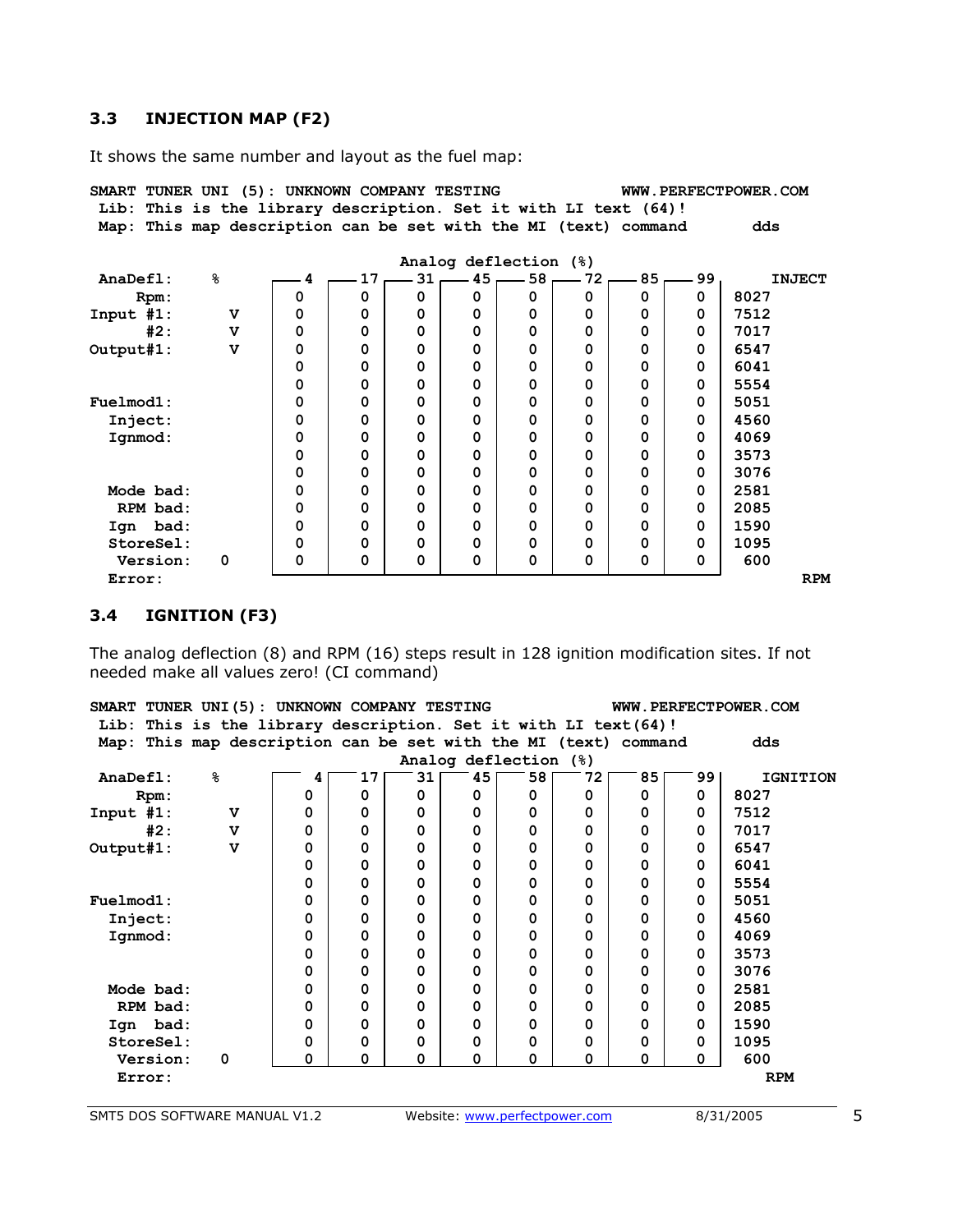<span id="page-7-0"></span>Again, the SMT5 data are displayed on the left-hand side.

Only positive numbers can be entered in the range 0-255, which results in opening the external injector (drive) for n\*0.1 ms.

#### **3.5 GLOBAL (F4) SCREEN**

SMART TUNER UNI(5): UNKNOWN COMPANY TESTING WWW.PERFECTPOWER.COM

 **Lib: This is the library description. Set it with LI text(64)! Map: This map description can be set with the MI (text) command dds** 

 **AnaDefl: % Rpm: Road speed diviation: 0 Operations mode: 1**  Input #1: V V Road speed limit: 0 System bit config: 2  **#2: V : 0 Cylinders: 4 Output#1: V Fuel zero: 0 Teeth per revolution: 2 : 0 Teeth per firing: 1 : 0 Ign adv limit(+): 10 Fuelmod1: : 0 Ign ret limit(-): -10 Inject: : 0 : 0 Ignmod:**  $\qquad \qquad |$  : 0  **Fuel upper limit: 9.99V Fuel lower limit: 0.00V Mode bad:**  $\qquad$  **:** 0 **RPM** bad:  $\qquad$  **:** 0  **Ign bad: Max RPM recorded: 0 StoreSel: Fuel freq limit: 9 5 KHz Version: 0 Error:** program = 11??

**GLOBAL PARAMETERS** 

On the left-hand side the UNI5 data are displayed.

The following map details may not be accessible to you: See **[Protection.](#page-3-0)**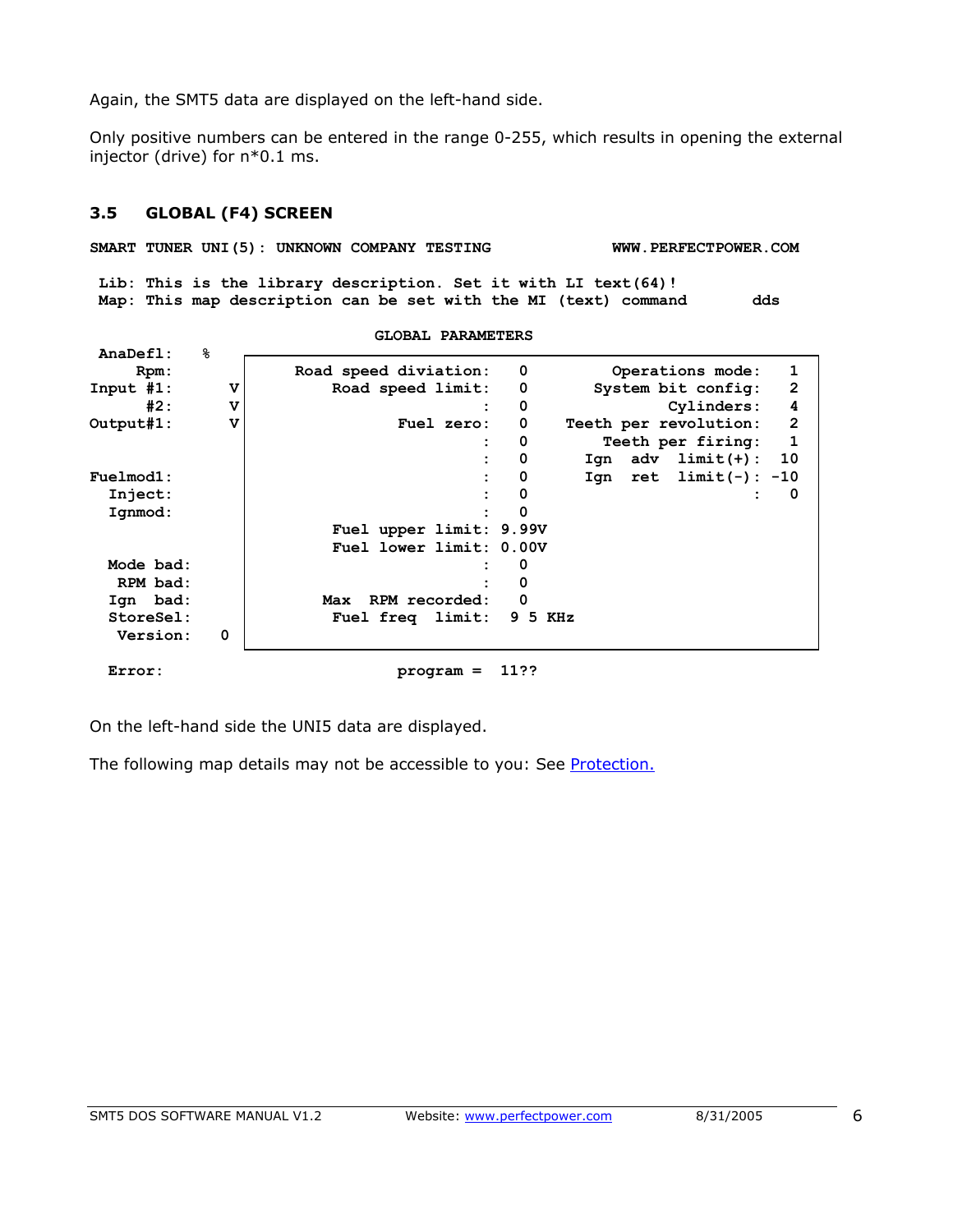# <span id="page-8-0"></span>**3.6 GLOBAL MAP DETAILS**

# **Cylinders:**

3,4,5,6,8,10 cylinders are allowed. Note that change in cylinders also changes the RPM scale.

# **Fuel zero calibration:**

A number, normally 0, which must be changed up or down so that the fuel input equals the fuel output. This is done by connecting a voltmeter BETWEEN the terminals and changing the number until the voltmeter reads zero.

# **Operations mode:**

A number, which specifies the operating mode for the SMT5 only. See SMT5 technical manual.

#### **Teeth per turn:**

Enter the amount of teeth per revolution, e.g. 60. **Note: The number must be even divisible by 4!** 

#### **Road speed deviation:**

The number typed in specifies the percent deviation between the input and output signal (frequency!). A -10% entry results in a 10% slower output signal then the input.

#### **Teeth per firing:**

The number of input pulses (teeth) per firing. It influences the RPM indication.

#### **Fuel upper/lower limit:**

The fuel output can be limited between the specified voltage settings. The range is limited from 0.0 to 10 volts.

#### **Upper frequency limit:**

The output frequency can be limited to this value.

#### **Ignition limit:**

The amount by which the ignition can be retarded or advanced. Advance requires a positive limit, retard is specified with a negative limit.

#### **Road Speed limit:**

A number, which restricts the speed governor, output frequency. The lower the number, the higher the speed is. The speed limit can be set by driving the car close to the ECU road speed governor limit and pressing SL.

#### **Max. Rpm experienced:**

The highest rpm encountered.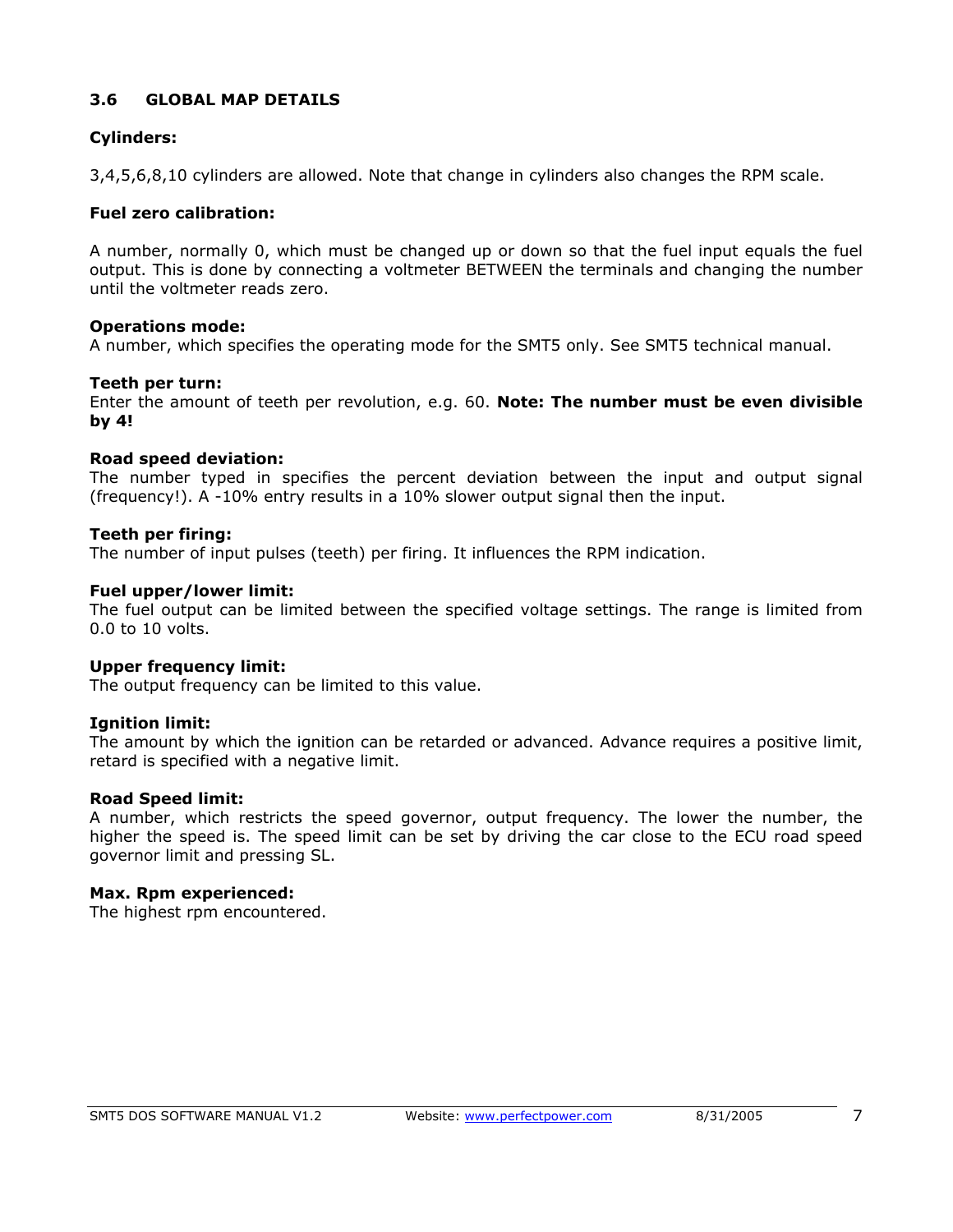# <span id="page-9-0"></span>**4. CONNECTING TO THE SMT5**

You need a UNI 5 tune cable, which is available from your distributor.

In order to work (initially) with the SMT5, connect power to it.

BLACK WIRE Ground, or NEGATIVE (-) of battery RED WIRE  $+12$  Volt, POSITIVE  $(+)$  if battery

Connect the tune cable and start the SMT5 program. You should see the top left hand side of the screen fill with numbers (may be zeros). If this does not happen, then the COMMS PORT must be changed. That is to say, you have connected the cable to port #2, but the software "talks" on port #1 (or vice versa). You can plug the cable in to the other port (if you have one) or you can tell the software to select the other port. Ask your PC laptop supplier if the internal mouse is installed on port #1, and let him solve a port conflict problem.

To change the software port: open the UTUNE.CFG file with a text editor and change the port number on the file.

#### **DO NOT CHANGE ANYTHING BEFORE THIS! IT RENDERS THE FILE USELESS AND REQUIRES RE-INSTALLATION.**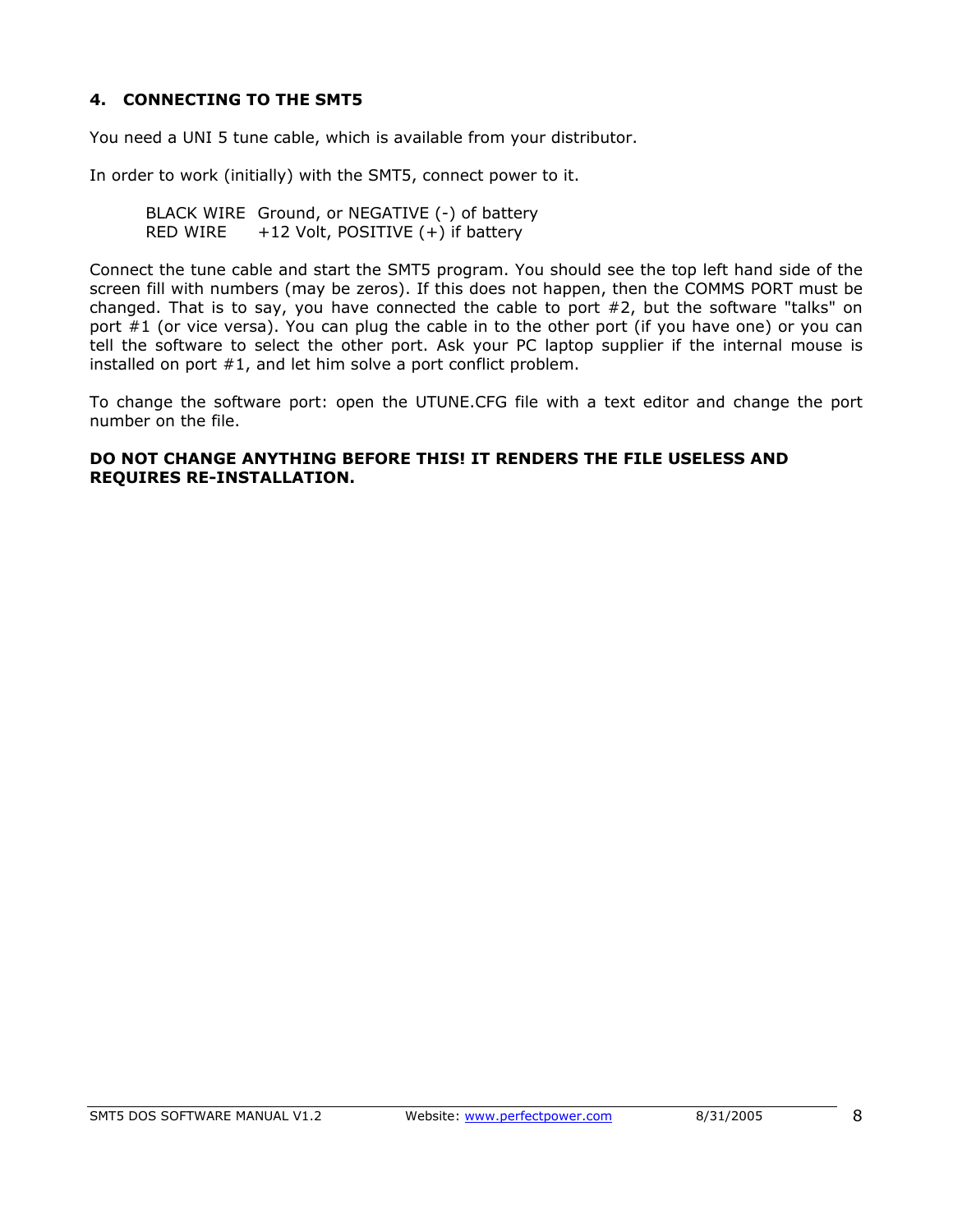#### <span id="page-10-0"></span>**5. TUNING COMMANDS**

| Start the program                                                               | <b>UTUNE</b>                             |
|---------------------------------------------------------------------------------|------------------------------------------|
| Exit the program                                                                | F10, or ESC                              |
| Loading a map from the hard disk                                                | LF name                                  |
| Saving a map to the hard disk                                                   | SF name                                  |
| Note1: do not use any file extension!<br>Note2: Do not use any disk directives! |                                          |
| Downloading a map to the SMT5<br>*Uploading a map from the SMT5                 | DL (or PG)<br>UP                         |
| *Tuning a column (pointed at by cursor) TC fact (0.1-3)                         |                                          |
| Reset the SMT5                                                                  | XX                                       |
| *Set the RPM scale start<br>*Set the RPM scale end                              | RS nnnn (no less than 600rpm)<br>RE nnnn |
| *Set the analog deflection scale start<br>*Set the analog deflection scale end  | AS %<br>AE %                             |
| Set column to value<br>Set speed governor maximum                               | SC val<br>SS nnn                         |
| Set the SMT5 to map A<br>Set the SMT5 to map B                                  | MA<br>MB                                 |
| Set map indication                                                              | MI (text) 64                             |
| Load library file<br>*Set library identification                                | LL name<br>$LI$ (text) 64                |

\* See [Protection](#page-3-0)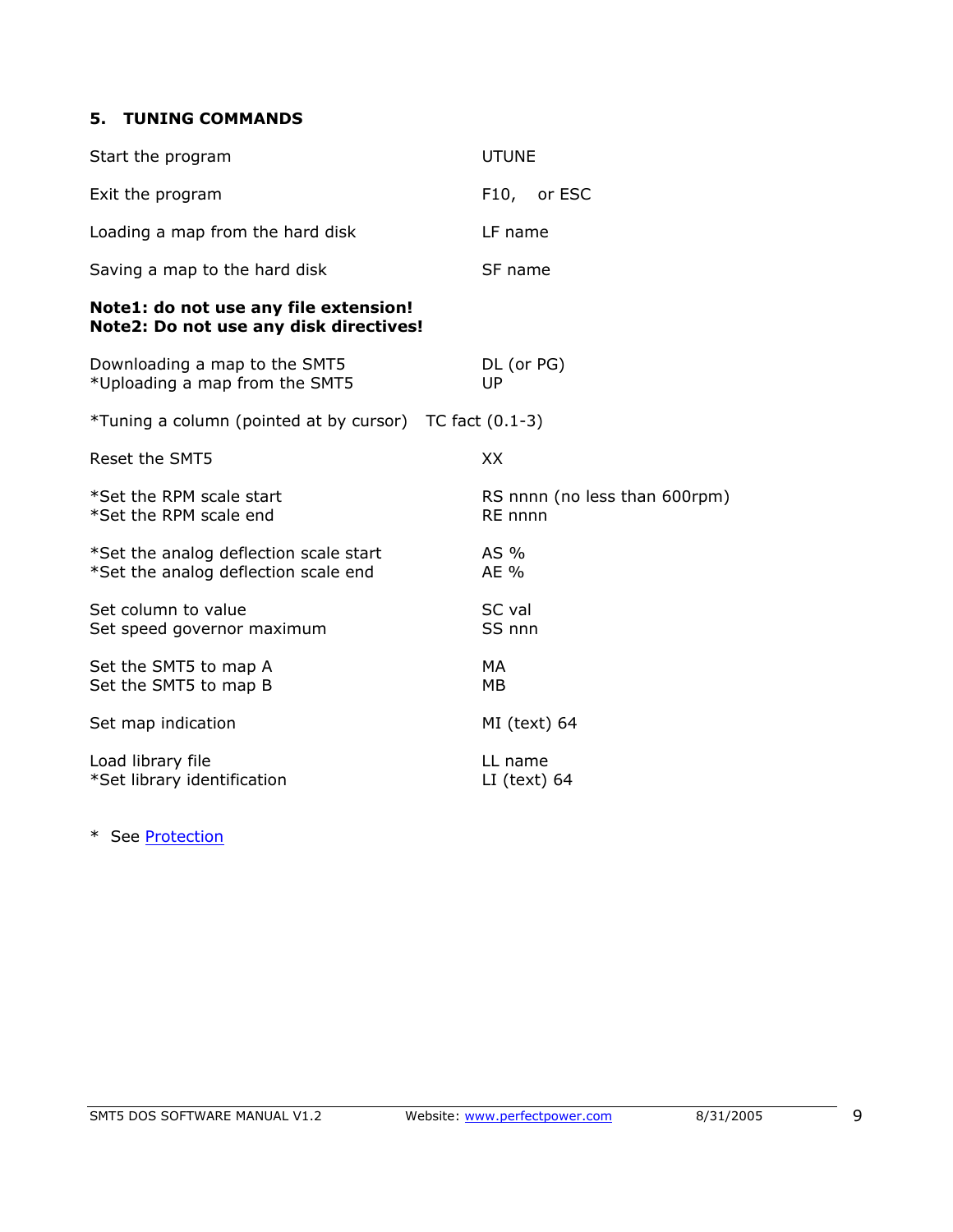# <span id="page-11-0"></span>**6. SETTING THE ANALOG DEFLECTION (CALIBRATION)**

This function may not work on your SMT5, if you are having a pre-programmed unit: See [Protection.](#page-3-0)

The analog deflection input (brown wire) has a range of 0 to 5V. It can be connected to any voltage source (DC), which changes with the engine load. The change can be less than 5 volts, and the unit can be calibrated to the input. If the input is larger than 5 volts, then a suitable resistor divider must be used.

# **6.1 ANALOG DEFLECTION CALIBRATION**

This procedure is required to link the analog deflection detection to the cursor row movement. The analog voltage for this movement may come from:

ANALOG AIRFLOW METER Throttle sensor **Other** 

The voltage is normally LOAD dependant, but anything can be used.

- 1. Put the engine to IDLE, or no LOAD, or throttle closed and read of the percentage displayed under: **AnaDefl: ss%**
- 2. Type in AS ss, where ss is the number just read from the display.
- 3. Put the engine under full load, or throttle wide open, and read the number Displayed under: **Ana.Defl:ee%**
- 4. Type AE ee, where ee is the number just read from the display.
- 5. This completes the calibration.
- 6. Obviously, you can enter other analog deflection limits to achieve the desired effect. The UNI 5 will do a linear extrapolation for the 6 points in between.
- 7. For un-linear analog deflection: see UTUNE WIN

# **7. SETTING THE RPM DEFLECTION (CALIBRATION)**

The RPM deflection input is also the IGNITION #1 input. The input level can be set later. However, before setting the RPM deflection (scale), the number of cylinders MUST be entered in the GLOBAL screen (F3). Then decide on the minimum and maximum RPM you like to TUNE. This does not have to be the range the engine is operating in, but should be the range you like to TUNE. The DOS version assumes linear steps between the minimum and maximum points. In the WINDOWS version each point can be set individual.

Set minimum (start, bottom) RPM deflection (scale) RS nnnn (no less than 600rpm) Set Maximum (end, top) RPM deflection (scale) RE nnnn

If the unit is connected, then the changes are transmitted and stored in the unit. If a unit is not connected, then it is best to save the map (changes). This function may not work on the unit. See **[Protection](#page-3-0)**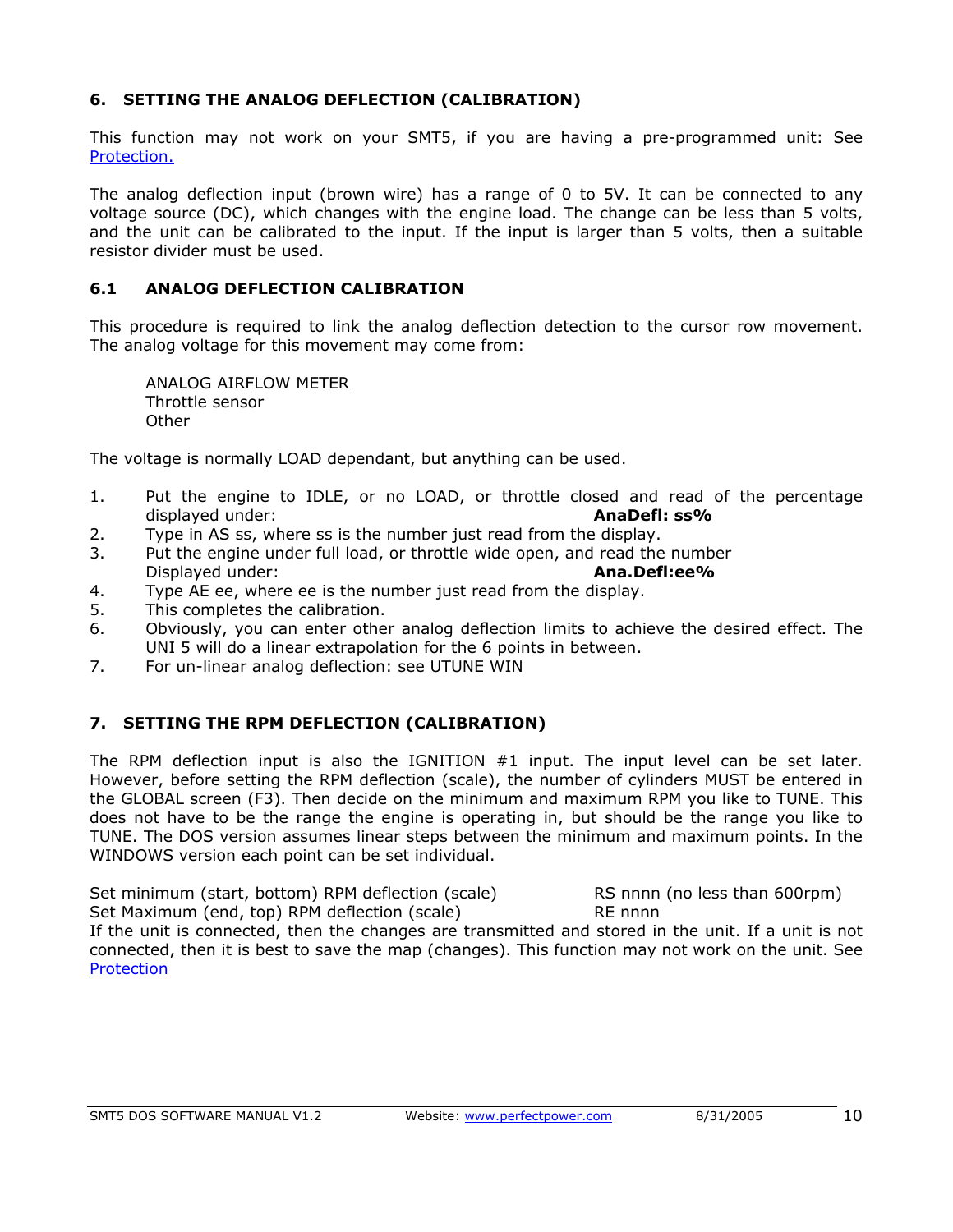#### <span id="page-12-0"></span>**8. MAP SWITCHING**

The SMT5 has two complete tuning maps, which can be selected by switching the GREY wire to ground.

Switch open A map

Switch closed (ground) B map

Switching the map from a switch is called a hardware map switch.

The map can be switched while driving.

The map can also be switched from the PC with the MA and MB commands. This will select the desired map, but the SMT5 will revert back to the switch map when:

- a) the unit is reset
- b) the unit is powered up
- c) the switch is operated

Switching the map from PC is called a software map switch.

Thus the map can be switched while tuning the SMT5 via the PC from hardware or software.

The selected map is indicated on the left side of the screen (bottom).

Map switching is not effective when the SMT5 unit is not running.

# **9. SAVING A MAP FOR FURTHER REFERENCE**

Once a car has been tuned, the tune map remains in the SMT5 unit. It should also be saved to the hard disk for further reference, or similar installations.

Once a PC is connected to the SMT5 (and the UTUNE program runs) the screen fills with the selected map data (unless the No Tune option is activated).

Save map to the hard disk Save myname

#### **Note1: No file extension! Note2: The file name can have a maximum of 8 characters!**

If you wish to make a library out of this setup, and load the same setup into subsequent SMT5 units, then you must send the following files to DT:

Myname: TMP

With the proper documentation for inclusion in the library index.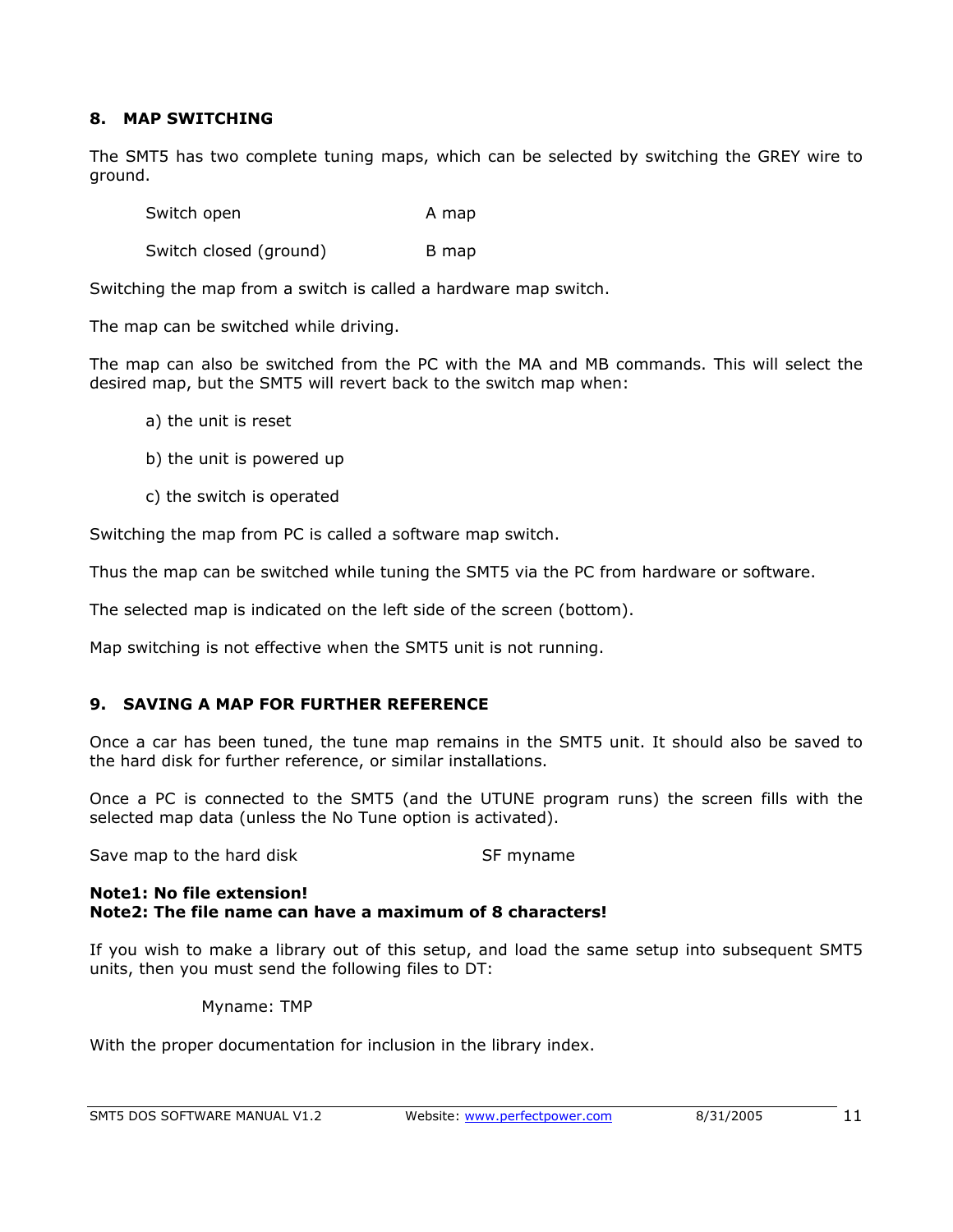#### <span id="page-13-0"></span>**10. UNI MONITOR SOFTWARE MANUAL**

# **10.1 INTRODUCTION**

The UNI monitor software gives the SMT5 user the ability to view vital input and output signals real time all at the same time. The software does this by displaying graphs derived from data received from the unit through the comm's port of a laptop or pc.

# **10.2 GETTING STARTED**

The first thing you need to do before running the UM program is connect the SMT unit under test to the comm's port of a laptop or pc. The unit must also have power in order for a signal to be read from it. The following files make up the UM software:

| UM.EXE | The executable file.   |
|--------|------------------------|
| UM.SCN | UM screen layout.      |
| UM.CFG | UM configuration file. |
| UM.HLP | UM help file.          |

These files should be copied into the same directory as your UTUNE software. To start the program type:

UM <ENTER>

Upon loading the software you should get a screen that looks similar to the following picture.

| This text describes the engine type $\ell$ library with the LI cmd<br>um.cfg<br>This map description can be set with the MI (text) command |  |                                                                                          |           |                                                       |             |  |  |  |
|--------------------------------------------------------------------------------------------------------------------------------------------|--|------------------------------------------------------------------------------------------|-----------|-------------------------------------------------------|-------------|--|--|--|
| $0.08$ V<br>Analog input:<br>Oxygen input: $0.37$ V<br>Deflection : $0.65$ V<br>RPM: $x-32768$                                             |  | Analog out: $0.04$<br>Fuel mod :<br>$Inject$ : 0<br>Ign mod $\qquad \qquad \blacksquare$ | $\bullet$ | No Tune $: X$<br>Mode bad:<br>RPM bad : X<br>Ign bad: | StoreSel: A |  |  |  |
| Command:                                                                                                                                   |  | Error:                                                                                   |           | $Program = 11$                                        |             |  |  |  |
|                                                                                                                                            |  |                                                                                          |           |                                                       |             |  |  |  |
|                                                                                                                                            |  |                                                                                          |           |                                                       |             |  |  |  |
|                                                                                                                                            |  |                                                                                          |           |                                                       |             |  |  |  |
|                                                                                                                                            |  |                                                                                          |           |                                                       |             |  |  |  |
|                                                                                                                                            |  |                                                                                          |           |                                                       |             |  |  |  |
|                                                                                                                                            |  |                                                                                          |           |                                                       |             |  |  |  |
|                                                                                                                                            |  |                                                                                          |           |                                                       |             |  |  |  |

The top block on the screen shows the library and map that is currently loaded into the unit.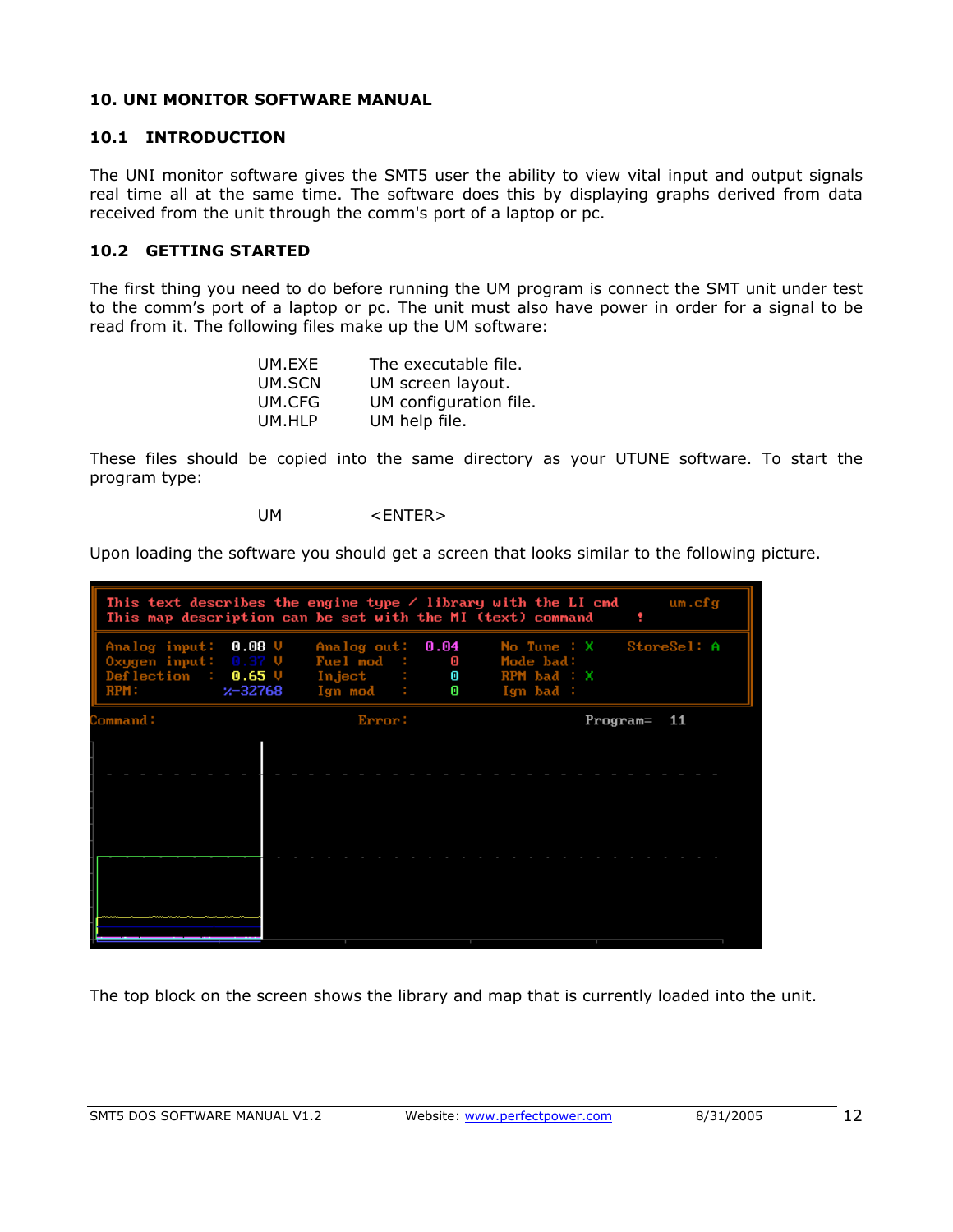The next block contains all the inputs and outputs that are measured, notice that the data next to the variables are color coded to match the graphs being drawn on the screen below. The input/outputs measured by the software are:

| Input/Output              | Description                                             |
|---------------------------|---------------------------------------------------------|
| Analog in.<br>Analog out. | Analog input, blue wire.<br>Analog output, violet wire. |
| Oxygen input.             | Analog oxygen reading, black/brown                      |
| Deflection.               | Analog deflection, brown.                               |
| RPM.                      | RPM reading, yellow.                                    |
| Ignition mod.             | Ignition modification from map.                         |
| Fuel mod.                 | Fuel modification from map.                             |
| Injector mod.             | Injector modification from map.                         |

Other variables found within the second block are:

| No tune:  | No tune function enabled.            |
|-----------|--------------------------------------|
| Mode bad: | Unit is set with incorrect UNI mode. |
| RPM bad:  | No rpm signal detected.              |
| Ign bad:  | No IGN1 signal detected.             |

The software has the following keyboard commands:

| F1              | Enable logging    |
|-----------------|-------------------|
| F2              | Disable logging   |
| F <sub>10</sub> | Quit, same as ESC |
| OU              | Ouit              |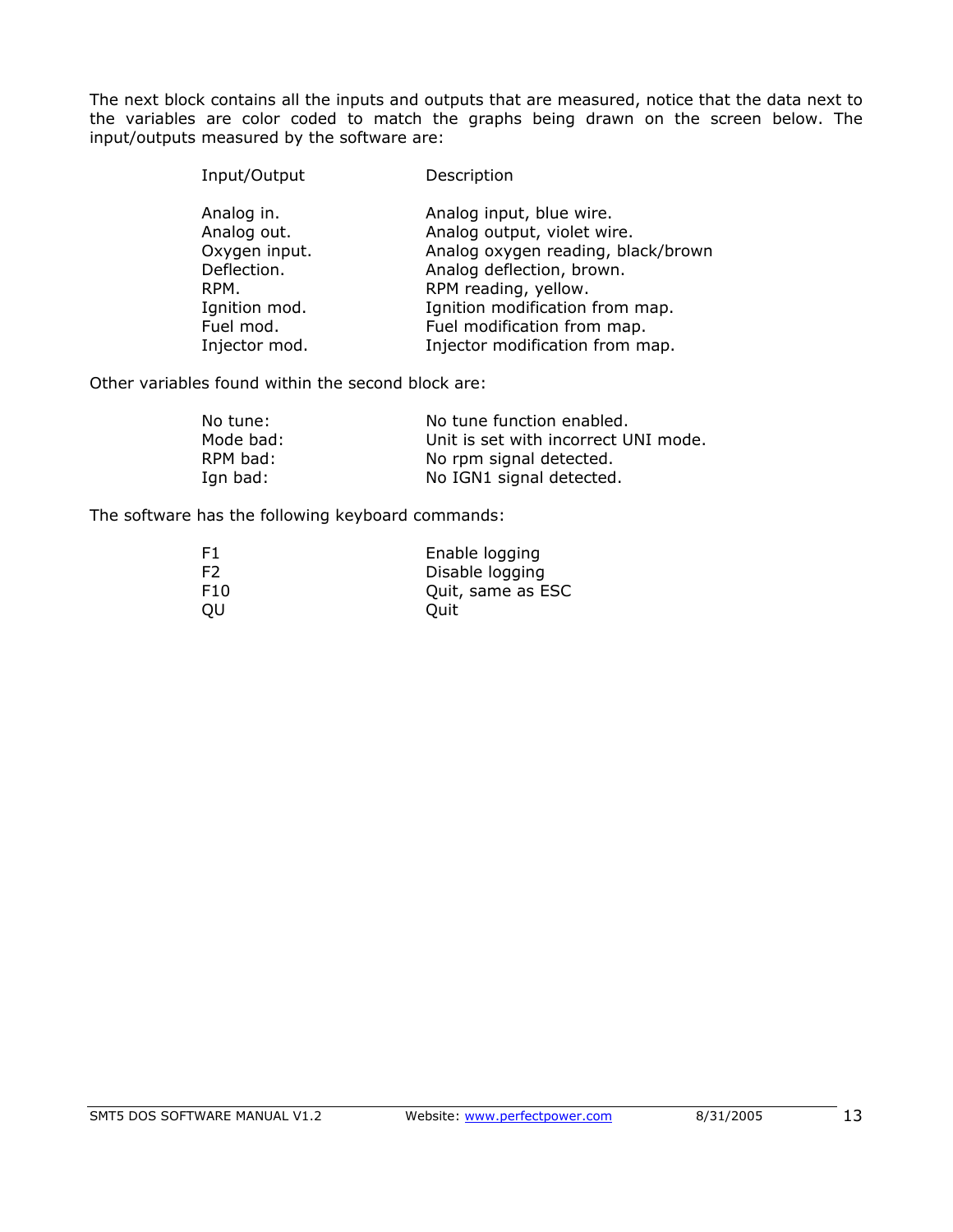#### <span id="page-15-0"></span>**10.3 CONFIGURATION**

You also have the option of re-configuring the UM software by modifying the configuration file. Using a standard dos text editor to open the um.cfg file does this. Once opened you should get something that looks similar to the following.

| File data        |                  | Description                     |
|------------------|------------------|---------------------------------|
| 0 port           | $=1$             | Computer comm's port.           |
| 1 Analog input   | $=15, 10.0$      | Analog input pin.               |
| 2 Oxygen input   | $= 1, 5.0$       | Oxygen input reading.           |
| 3 Deflection in  | $=14, 5.0$       | Analog deflection reading.      |
| 4 Analog output  | $= 13, 10.0$     | Analog output pin.              |
| 5 RMP            | $= 9,$<br>5000.0 | Rpm reading.                    |
| 6 Fuel mod       | $=12, 256.0$     | Fuel modification from map.     |
| 7 Inject         | $= 11, 255.0$    | Injector modification from map. |
| 8 Ignition mod   | $=10, 256.0$     | Ignition modification from map. |
| 9 Deflection pos | $=$              |                                 |
| 10 RPM position  | $=$              |                                 |
| 11 Status        | $=$              |                                 |
| 12 Spare         | $=$              |                                 |
| 13 Spare         | $=$              |                                 |
| 14 Spare         | $=$              |                                 |
| 15 screen        | $= 6$            | Box color.                      |
| 16 error         | $= 7$            | Error text color.               |
| 17 grating       | $= 8$            | Grating color.                  |
| 18 variable      | $= 2$            | Color of status flags.          |
| 19 id text       | $=12$            | Id text color.                  |
| 20 backgr        | $= 0$            | Background color.               |
| 21 End of UM.CFG |                  |                                 |

You can modify these functions by changing the text after the equals signs but bear in mind that the positioning of the numbers and commas are set, moving them would result in that variable not functioning correctly. The very first line is the port line changing the number after the equals sign will change the comm. port number used by the software, for example: Port  $= 2$  will result in comm. 2 being used instead of the defaulted comm. 1.

Lines 1-8 deal with the inputs/outputs being measured by the software. The number before the comma represents the color of the measured variable as well as its graph's color, the following table shows which number represents which color.

#### **Colours**

| 0 black | 4 red     | 8 gray         | 12 light red             |
|---------|-----------|----------------|--------------------------|
| 1 blue  | 5 magenta | 9 light blue   | 13 light magenta         |
| 2 green | 6 brown   | 10 light green | 14 yellow                |
| 3 cyan  | 7 white   | 11 light cyan  | 15 high-intensity white. |

The variable after the comma represents the scale of the variable, this number is the largest number the drawn graph will go to for example in line 1 you have the line:

1 Analog input  $=15, 10$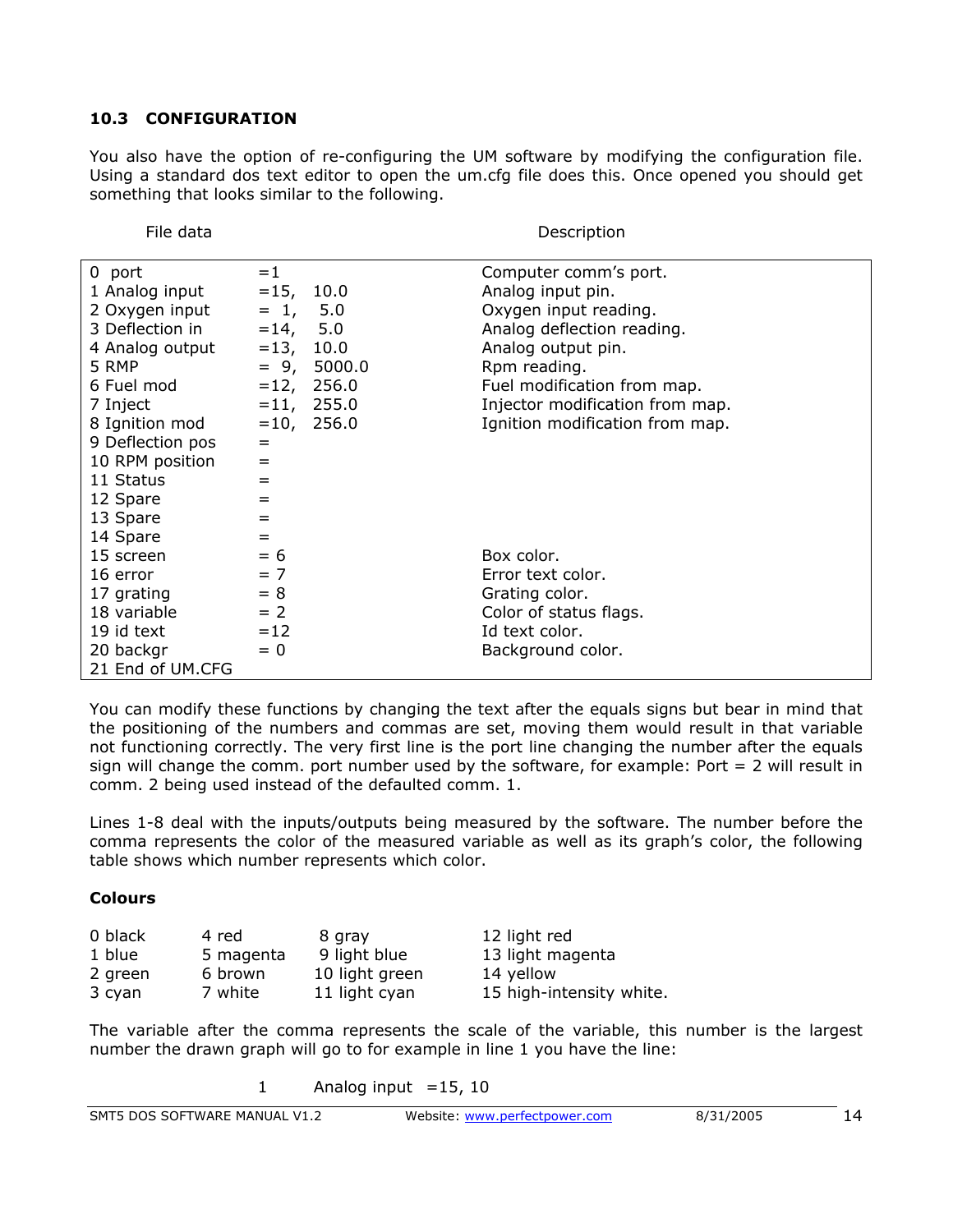<span id="page-16-0"></span>The 10 will mean that the graph will display all values up to 10 volts; any value above this will result in the graph flat lining at the 10 volt level. Modifying the scale of the graph makes it more readable. Another thing to note is that not all measured variables are in voltage, the fuel, ignition and injector mods represent modification numbers obtained from the unit's maps. Rpm is measure in revolutions per second.

Lines 15 – 20 are cosmetic changes you can make to the display, such as grid color, screen color and background color, you can use the same color table here that was used in the color of the graphs.

# **10.4 DATA LOGGING**

One of the extra features of this software is the data logging function, this allows the user to record data and save it to a file so that it can be viewed later. You can start the logging process by pressing the F1 button, the program will then start logging the data, when you press F2 it will stop logging and save the data to a file. Logging is saved to a file called UNI5.XXX, the extension XXX represents a number between 000 and 999, and the program will automatically increment this extension thus allowing for more than one log file. The UM software will display what the log file has been saved as, remember this name for when you want to read the file later.

The log file looks like this:

#### PERFECT POWER: UNI5 data log: 09-02-2001 11:32:44 File name: UNI5.000

| Time         | rpm   | A-defl | AIN      | F.mod    | AOUT     | OXYIN    | IGN APOS       | RPOS | INJ |                |
|--------------|-------|--------|----------|----------|----------|----------|----------------|------|-----|----------------|
| $11:32:44$ , | 2965. | 1.73.  | $0.08$ , | 0.00.    | $0.08$ , | 0.37.    | 0 <sub>r</sub> | 3,   | 5,  | $\Omega$       |
| $11:32:44$ , | 2965. | 1.73.  | $0.08$ , | $0.00$ , | 0.08,    | 0.35.    | 0 <sub>r</sub> | 3,   | 5,  | 0              |
| $11:32:45$ , | 2964, | 1.73.  | $0.04$ , | 0.00.    | $0.08$ , | 0.37.    | 0,             | 3,   | 5,  | 0              |
| $11:32:45$ , | 2964, | 1.73.  | 0.08.    | 0.00.    | $0.08$ , | 0.37.    | 0,             | 3,   | 5,  | 0              |
| $11:32:45$ , | 2964. | 1.73.  | $0.08$ , | 0.00.    | $0.08$ , | 0.37.    | 0,             | 3,   | 5,  | $\mathbf 0$    |
| $11:32:46$ , | 2964. | 1.73.  | $0.08$ , | 0.00.    | 0.08,    | 0.37.    | 0,             | З,   | 5,  | 0              |
| $11:32:46$ , | 2964, | 1.73.  | $0.08$ , | 0.00.    | $0.08$ , | 0.37.    | 0,             | З,   | 5,  | 0              |
| $11:32:46$ , | 2964, | 1.73.  | $0.08$ , | 0.00.    | $0.08$ , | 0.37,    | 0,             | 3,   | 5,  | 0              |
| $11:32:47$ , | 2964, | 1.73.  | $0.08$ , | 0.00.    | $0.04$ , | 0.37.    | 0,             | З,   | 5,  | $\circ$        |
| $11:32:47$ , | 2964, | 1.73.  | 0.04.    | 0.00.    | $0.04$ , | 0.37.    | 0,             | З,   | 5,  | 0              |
| $11:32:47$ , | 2965. | 1.73.  | $0.08$ , | 0.00.    | $0.08$ , | $0.35$ , | 0,             | 3,   | 5,  | $\overline{0}$ |
| $11:32:48$ , | 2965. | 1.73.  | $0.08$ , | 0.00.    | 0.08,    | 0.37.    | 0,             | 3,   | 5,  | $\mathbf 0$    |
| 11:32:48     | 2965, | 1.73.  | $0.08$ , | 0.00.    | $0.08$ , | 0.37.    | 0,             | 3,   | 5,  | $\mathbf 0$    |
| $11:32:48$ , | 2965. | 1.73.  | $0.08$ , | 0.00.    | $0.08$ , | 0.37,    | 0,             | 3,   | 5,  | 0              |
| End          |       |        |          |          |          |          |                |      |     |                |

# **10.5 CONVERTING DATA FOR USE IN EXCEL.**

The first step in this process is to extract the data from the file into excel.

# **Step 1:**

Open the excel file Um\_makro.xls included in the DOS Monitor software, the screen will then ask you if you want to enable macro's, click on **Enable macro's** .

Select **Data** from the upper menu on the excel screen (highlighted in the picture on the next page).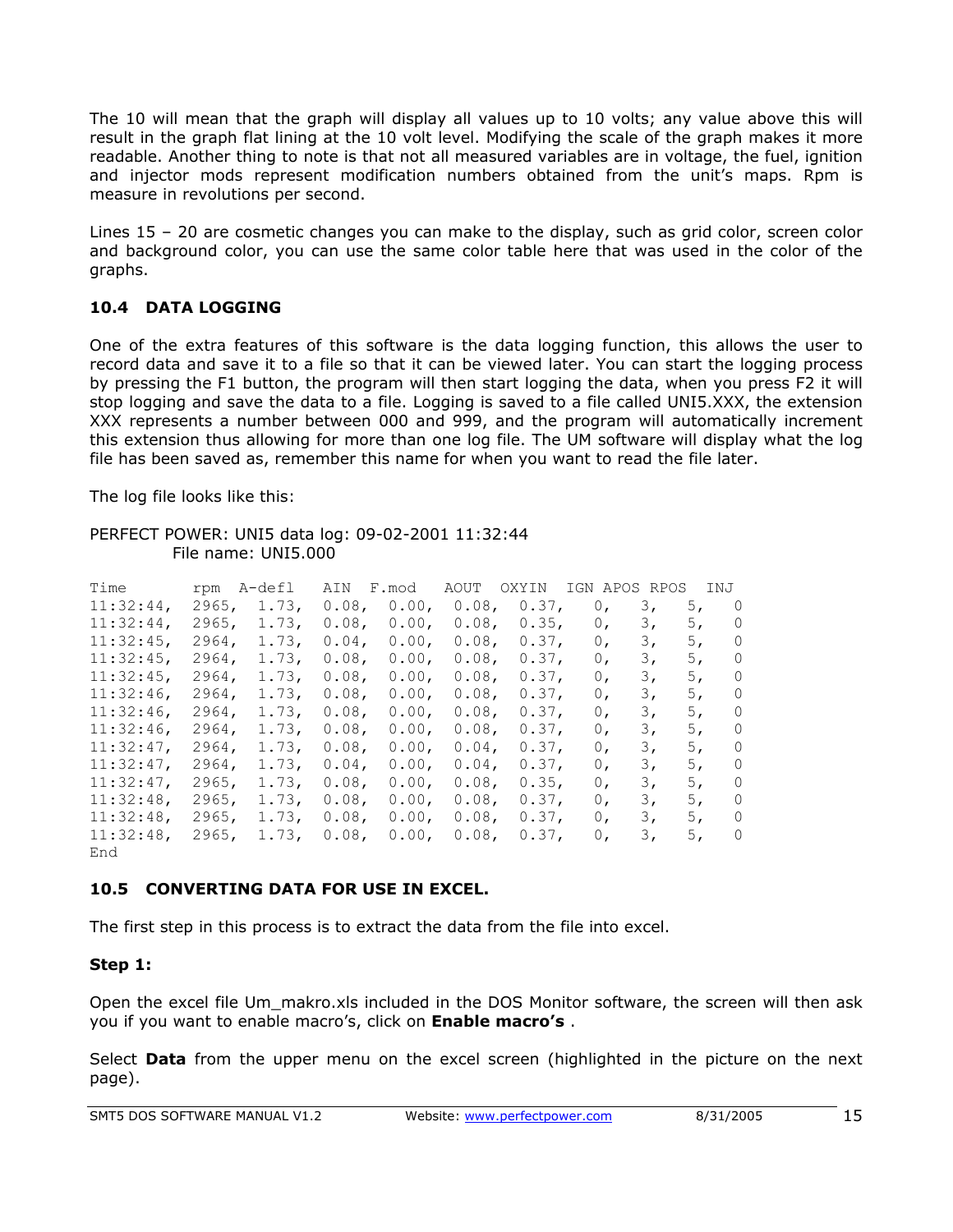| <b>El Microsoft Excel - Um_makro</b>               |                |                |                |                                                                                                                                                       |  |   |   |              |                                                    |          |   |   |         |                    | $H = 15$     |
|----------------------------------------------------|----------------|----------------|----------------|-------------------------------------------------------------------------------------------------------------------------------------------------------|--|---|---|--------------|----------------------------------------------------|----------|---|---|---------|--------------------|--------------|
|                                                    |                |                |                | <sup>16</sup> Eds Eds View Insert Format Toels Data Window Help                                                                                       |  |   |   |              |                                                    |          |   |   |         |                    | $H^s$        |
|                                                    |                |                |                |                                                                                                                                                       |  |   |   |              | ■ 10 ■ B J B ■ 三 三 田田 \$ % , 28.23 ま 田 · ウ · △ · 芒 |          |   |   |         |                    |              |
| A1                                                 |                |                | $\blacksquare$ |                                                                                                                                                       |  |   |   |              |                                                    |          |   |   |         |                    |              |
|                                                    | $\overline{A}$ | $\overline{B}$ | $\overline{c}$ | Æ                                                                                                                                                     |  | G | н | $\mathbf{J}$ | ĸ                                                  |          | M | N | $\circ$ | P                  | $G_{\infty}$ |
| $\mathbf{1}$                                       |                |                |                |                                                                                                                                                       |  |   |   |              |                                                    |          |   |   |         |                    |              |
| 20020020                                           |                |                |                |                                                                                                                                                       |  |   |   |              |                                                    |          |   |   |         |                    |              |
|                                                    |                |                |                |                                                                                                                                                       |  |   |   |              |                                                    |          |   |   |         |                    |              |
|                                                    |                |                |                |                                                                                                                                                       |  |   |   |              |                                                    |          |   |   |         |                    |              |
|                                                    |                |                |                |                                                                                                                                                       |  |   |   |              |                                                    |          |   |   |         |                    |              |
|                                                    |                |                |                |                                                                                                                                                       |  |   |   |              |                                                    |          |   |   |         |                    |              |
|                                                    |                |                |                |                                                                                                                                                       |  |   |   |              |                                                    |          |   |   |         |                    |              |
|                                                    |                |                |                |                                                                                                                                                       |  |   |   |              |                                                    |          |   |   |         |                    |              |
| $\frac{11}{12}$                                    |                |                |                |                                                                                                                                                       |  |   |   |              |                                                    |          |   |   |         |                    |              |
| 13                                                 |                |                |                |                                                                                                                                                       |  |   |   |              |                                                    |          |   |   |         |                    |              |
|                                                    |                |                |                |                                                                                                                                                       |  |   |   |              |                                                    |          |   |   |         |                    |              |
| $\frac{14}{15}$                                    |                |                |                |                                                                                                                                                       |  |   |   |              |                                                    |          |   |   |         |                    |              |
|                                                    |                |                |                |                                                                                                                                                       |  |   |   |              |                                                    |          |   |   |         |                    |              |
|                                                    |                |                |                |                                                                                                                                                       |  |   |   |              |                                                    |          |   |   |         |                    |              |
|                                                    |                |                |                |                                                                                                                                                       |  |   |   |              |                                                    |          |   |   |         |                    |              |
|                                                    |                |                |                |                                                                                                                                                       |  |   |   |              |                                                    |          |   |   |         |                    |              |
|                                                    |                |                |                |                                                                                                                                                       |  |   |   |              |                                                    |          |   |   |         |                    |              |
|                                                    |                |                |                |                                                                                                                                                       |  |   |   |              |                                                    |          |   |   |         |                    |              |
|                                                    |                |                |                |                                                                                                                                                       |  |   |   |              |                                                    |          |   |   |         |                    |              |
|                                                    |                |                |                |                                                                                                                                                       |  |   |   |              |                                                    |          |   |   |         |                    |              |
|                                                    |                |                |                |                                                                                                                                                       |  |   |   |              |                                                    |          |   |   |         |                    |              |
| 17 18 19 20 21 22 23 24 25 26 27 28 29 30 31 32 33 |                |                |                |                                                                                                                                                       |  |   |   |              |                                                    |          |   |   |         |                    |              |
|                                                    |                |                |                |                                                                                                                                                       |  |   |   |              |                                                    |          |   |   |         |                    |              |
|                                                    |                |                |                |                                                                                                                                                       |  |   |   |              |                                                    |          |   |   |         |                    |              |
|                                                    |                |                |                |                                                                                                                                                       |  |   |   |              |                                                    |          |   |   |         |                    |              |
|                                                    |                |                |                |                                                                                                                                                       |  |   |   |              |                                                    |          |   |   |         |                    |              |
|                                                    |                |                |                |                                                                                                                                                       |  |   |   |              |                                                    |          |   |   |         |                    |              |
| 34<br>N 4 9 H) Sheet1 (Sheet2 / Sheet3 /           |                |                |                |                                                                                                                                                       |  |   |   |              | $\mathbb{R}$                                       |          |   |   |         |                    | хΙГ          |
|                                                    |                |                |                | $\boxed{\text{D}}_{\text{E}}$ $\boxed{\text{D}}_{\text{E}}$ $\boxed{\text{D}}_{\text{E}}$ $\boxed{\text{D}}_{\text{E}}$ $\boxed{\text{D}}_{\text{E}}$ |  |   |   |              |                                                    |          |   |   |         |                    |              |
| Ready                                              |                |                |                |                                                                                                                                                       |  |   |   |              |                                                    | $\Gamma$ |   |   | N.M     |                    | a province   |
|                                                    |                |                |                | R Start   2 0 0 9   8 UNI monitor softwa   Yuntilled - Paint                                                                                          |  |   |   |              | Microsoft Excel -                                  |          |   |   |         | <b>BACQA</b> 157PM |              |
|                                                    |                |                |                |                                                                                                                                                       |  |   |   |              |                                                    |          |   |   |         |                    |              |

Then select **Get external data**, click on **Import text file** and you should end up with the following screen.

| El Microsoft Excel - Um makro                                                           |                |                |                             |   |              |                             |                                                                    |   |  |                                                                                                                                                                                                   |    |           |   |                |   | $-16$ X       |
|-----------------------------------------------------------------------------------------|----------------|----------------|-----------------------------|---|--------------|-----------------------------|--------------------------------------------------------------------|---|--|---------------------------------------------------------------------------------------------------------------------------------------------------------------------------------------------------|----|-----------|---|----------------|---|---------------|
| <sup>86</sup> Eds Edit View Insert Format Tools Data Window Help                        |                |                |                             |   |              |                             |                                                                    |   |  |                                                                                                                                                                                                   |    |           |   |                |   | $\frac{1}{2}$ |
| □ 金目 毎 Q 15 ☆ ● ∑ ☆ 3   11 ① 7= ♡ ☆ ☆                                                   |                |                |                             |   |              |                             |                                                                    |   |  | ■10 ■ B J U ■ 著 書 国 \$ % , % % 保 田 - ◇ - △ - <sup>2</sup>                                                                                                                                         |    |           |   |                |   |               |
| A1                                                                                      | 뒥              | $\blacksquare$ |                             |   |              |                             |                                                                    |   |  |                                                                                                                                                                                                   |    |           |   |                |   |               |
| $\mathbf{A}$                                                                            | $\overline{B}$ | $\overline{c}$ | $\overline{D}$              | E |              | F                           | $\overline{G}$                                                     | н |  | к                                                                                                                                                                                                 |    | M         | N | $\overline{0}$ | P | $C_{\infty}$  |
|                                                                                         |                |                |                             |   |              |                             |                                                                    |   |  |                                                                                                                                                                                                   |    |           |   |                |   |               |
| $\frac{2}{3}$                                                                           |                |                |                             |   |              |                             |                                                                    |   |  |                                                                                                                                                                                                   |    |           |   |                |   |               |
| $\overline{4}$                                                                          |                |                |                             |   |              |                             |                                                                    |   |  |                                                                                                                                                                                                   |    |           |   |                |   |               |
|                                                                                         |                |                |                             |   |              |                             |                                                                    |   |  |                                                                                                                                                                                                   |    |           |   |                |   |               |
| $\frac{5}{6}$<br>$\overline{\mathcal{I}}$                                               |                |                |                             |   |              |                             |                                                                    |   |  |                                                                                                                                                                                                   |    |           |   |                |   |               |
|                                                                                         |                |                | <b>Import Text File</b>     |   |              |                             |                                                                    |   |  |                                                                                                                                                                                                   |    | <b>78</b> |   |                |   |               |
| $\frac{8}{9}$                                                                           |                |                |                             |   |              |                             |                                                                    |   |  |                                                                                                                                                                                                   |    |           |   |                |   |               |
| 10                                                                                      |                |                | Look in:                    |   |              | <sup>S</sup> My Documents   |                                                                    |   |  | $\blacksquare$ $\rightarrow$ $\blacksquare$ $\blacksquare$ $\blacksquare$ $\blacksquare$ $\blacksquare$ $\blacksquare$ $\blacksquare$ $\blacksquare$ $\blacksquare$ $\blacksquare$ $\blacksquare$ |    |           |   |                |   |               |
| 11                                                                                      |                |                |                             |   |              | AFC Printable Files         |                                                                    |   |  |                                                                                                                                                                                                   |    |           |   |                |   |               |
|                                                                                         |                |                | â                           |   |              | Corel User Files            |                                                                    |   |  |                                                                                                                                                                                                   |    |           |   |                |   |               |
| $\frac{12}{13}$                                                                         |                |                | History                     |   | <b>ELEAG</b> |                             |                                                                    |   |  |                                                                                                                                                                                                   |    |           |   |                |   |               |
| 14                                                                                      |                |                |                             |   | My Pictures  | Howstuffworks_files         |                                                                    |   |  |                                                                                                                                                                                                   |    |           |   |                |   |               |
| 15                                                                                      |                |                | ≏                           |   |              |                             | The Repair Library - 03_03 HEGO Trip Oxygen Sensors Explained_Fles |   |  |                                                                                                                                                                                                   |    |           |   |                |   |               |
| $\frac{16}{17}$                                                                         |                |                | My Document:                |   |              |                             | www_openoffice_org_files                                           |   |  |                                                                                                                                                                                                   |    |           |   |                |   |               |
|                                                                                         |                |                |                             |   |              | II Rescued document         |                                                                    |   |  |                                                                                                                                                                                                   |    |           |   |                |   |               |
| $\frac{18}{19}$                                                                         |                |                |                             |   |              | III uni product description |                                                                    |   |  |                                                                                                                                                                                                   |    |           |   |                |   |               |
| $\frac{20}{21}$                                                                         |                |                | $\mathbf{G}$                |   |              |                             |                                                                    |   |  |                                                                                                                                                                                                   |    |           |   |                |   |               |
|                                                                                         |                |                |                             |   |              |                             |                                                                    |   |  |                                                                                                                                                                                                   |    |           |   |                |   |               |
|                                                                                         |                |                |                             |   |              |                             |                                                                    |   |  |                                                                                                                                                                                                   |    |           |   |                |   |               |
|                                                                                         |                |                | $\frac{1}{\sqrt{2}}$        |   |              |                             |                                                                    |   |  |                                                                                                                                                                                                   |    |           |   |                |   |               |
|                                                                                         |                |                |                             |   |              |                             |                                                                    |   |  |                                                                                                                                                                                                   |    |           |   |                |   |               |
|                                                                                         |                |                |                             |   |              |                             |                                                                    |   |  |                                                                                                                                                                                                   |    |           |   |                |   |               |
| 23 24 25 26 27 28                                                                       |                |                | $\frac{\bullet}{\text{wcb}$ |   | File name:   |                             |                                                                    |   |  |                                                                                                                                                                                                   |    | Import    |   |                |   |               |
|                                                                                         |                |                |                             |   |              |                             |                                                                    |   |  | Ľ                                                                                                                                                                                                 |    |           |   |                |   |               |
| 29                                                                                      |                |                |                             |   |              | Files of type: Text Files   |                                                                    |   |  | E                                                                                                                                                                                                 |    | Cancel    |   |                |   |               |
|                                                                                         |                |                |                             |   |              |                             |                                                                    |   |  |                                                                                                                                                                                                   |    |           |   |                |   |               |
|                                                                                         |                |                |                             |   |              |                             |                                                                    |   |  |                                                                                                                                                                                                   |    |           |   |                |   |               |
| 33 33 33                                                                                |                |                |                             |   |              |                             |                                                                    |   |  |                                                                                                                                                                                                   |    |           |   |                |   |               |
|                                                                                         |                |                |                             |   |              |                             |                                                                    |   |  |                                                                                                                                                                                                   |    |           |   |                |   |               |
| 34           Sheet1 / Sheet2 / Sheet3 /                                                 |                |                |                             |   |              |                             |                                                                    |   |  | <b>IKI</b>                                                                                                                                                                                        |    |           |   |                |   | хıг           |
| Draw - by G AutoShapes - ヽヽ□○図400 - ノ - △ - 三三三日日.                                      |                |                |                             |   |              |                             |                                                                    |   |  |                                                                                                                                                                                                   |    |           |   |                |   |               |
| Ready                                                                                   |                |                |                             |   |              |                             |                                                                    |   |  |                                                                                                                                                                                                   | IE |           |   | <b>N.M</b>     |   |               |
| <b>R</b> Start   (2) $\bullet$   8   9   8   UNI monitor softwa   8   Microsoft Excel - |                |                |                             |   |              |                             |                                                                    |   |  |                                                                                                                                                                                                   |    |           |   | <b>3800A</b>   |   | 1:30 PM       |
|                                                                                         |                |                |                             |   |              |                             |                                                                    |   |  |                                                                                                                                                                                                   |    |           |   |                |   |               |

Use the menu to find the log file you want to load. Change the **Files of** type found at the bottom of the menu to "all files". Then go to the directory which has your UM software. Look for files named UNI5.XXX where XXX denotes an extension with values between 000 and 999. Select the file you want to load and click on **Import**. You should then get the following menu.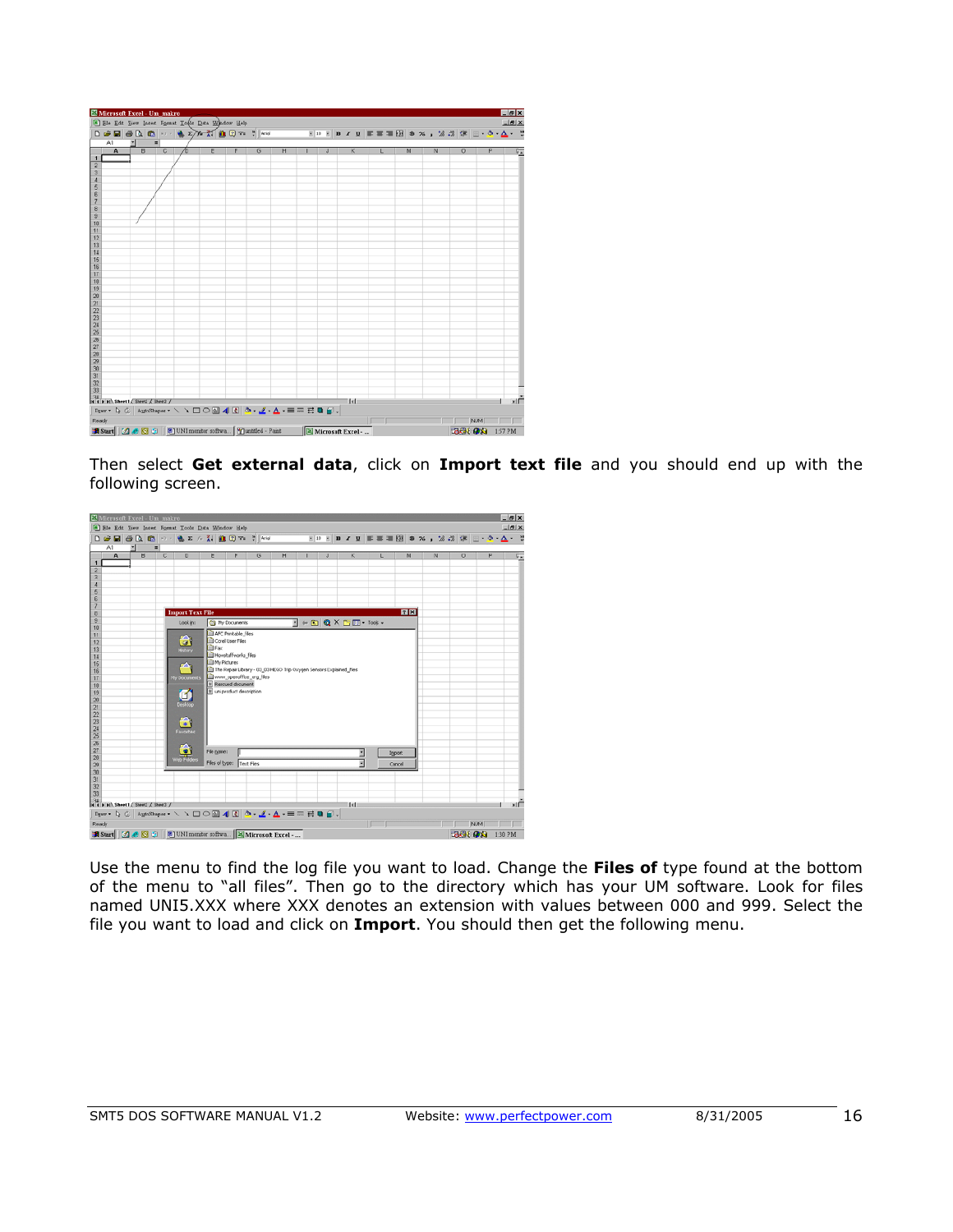| El Microsoft Excel - Um makro                                                 |   |                |   |   |                                   |   |                      |                                                                                                                                           |          |              |                |                                                  |   |   |                     |   | $    x$        |
|-------------------------------------------------------------------------------|---|----------------|---|---|-----------------------------------|---|----------------------|-------------------------------------------------------------------------------------------------------------------------------------------|----------|--------------|----------------|--------------------------------------------------|---|---|---------------------|---|----------------|
| <sup>16</sup> Ede Edit Yiew Insert Format Tools Data Window Help              |   |                |   |   |                                   |   |                      |                                                                                                                                           |          |              |                |                                                  |   |   |                     |   | $-10x$         |
| <b>D G 国 ⊕ Q 图 つ · 图 Σ / 3   图 ⑦ 7 · 2   AN</b>                               |   |                |   |   |                                   |   |                      |                                                                                                                                           |          |              |                | ■10 ■ B J U ■ 著 編 图 \$ % , % . % 使 图 - ◇ - △ - 译 |   |   |                     |   |                |
| A1                                                                            | 회 | $\blacksquare$ |   |   |                                   |   |                      |                                                                                                                                           |          |              |                |                                                  |   |   |                     |   |                |
| A                                                                             |   | B              | C | D | E                                 | F | $\overline{G}$       | н                                                                                                                                         |          | u            | к              |                                                  | M | N | $\overline{0}$      | P | $\overline{C}$ |
| 1                                                                             |   |                |   |   |                                   |   |                      |                                                                                                                                           |          |              |                |                                                  |   |   |                     |   |                |
| 3                                                                             |   |                |   |   |                                   |   |                      |                                                                                                                                           |          |              |                |                                                  |   |   |                     |   |                |
| $\overline{4}$                                                                |   |                |   |   |                                   |   |                      |                                                                                                                                           |          |              |                |                                                  |   |   |                     |   |                |
| $\frac{5}{6}$                                                                 |   |                |   |   |                                   |   |                      |                                                                                                                                           |          |              |                |                                                  |   |   |                     |   |                |
|                                                                               |   |                |   |   |                                   |   |                      |                                                                                                                                           |          |              |                |                                                  |   |   |                     |   |                |
| $\overline{7}$                                                                |   |                |   |   |                                   |   |                      |                                                                                                                                           |          |              |                |                                                  |   |   |                     |   |                |
| 8<br>$\overline{9}$                                                           |   |                |   |   | Text Import Wizard - Step 1 of 3  |   |                      |                                                                                                                                           |          |              |                | 7X                                               |   |   |                     |   |                |
| 10                                                                            |   |                |   |   |                                   |   |                      | The Text Wizard has determined that your data is Fixed Width.                                                                             |          |              |                |                                                  |   |   |                     |   |                |
| 11                                                                            |   |                |   |   |                                   |   |                      | If this is correct, choose Next, or choose the data type that best describes your data.                                                   |          |              |                |                                                  |   |   |                     |   |                |
| $\frac{12}{13}$                                                               |   |                |   |   | Original data type                |   |                      |                                                                                                                                           |          |              |                |                                                  |   |   |                     |   |                |
|                                                                               |   |                |   |   |                                   |   |                      | Choose the file type that best describes your data:                                                                                       |          |              |                |                                                  |   |   |                     |   |                |
| 15                                                                            |   |                |   |   | C Delinited                       |   |                      | - Characters such as commas or tabs separate each field.<br>(Fixed width) - Fields are aligned in columns with spaces between each field. |          |              |                |                                                  |   |   |                     |   |                |
| 16                                                                            |   |                |   |   |                                   |   |                      |                                                                                                                                           |          |              |                |                                                  |   |   |                     |   |                |
| 17                                                                            |   |                |   |   |                                   |   | Start import at cow: | I.                                                                                                                                        | 긬        | File grigin: | Windows (ANSI) | 因                                                |   |   |                     |   |                |
|                                                                               |   |                |   |   |                                   |   |                      |                                                                                                                                           |          |              |                |                                                  |   |   |                     |   |                |
|                                                                               |   |                |   |   | Preview of file C:\TUNE\UNIS.00S. |   |                      |                                                                                                                                           |          |              |                |                                                  |   |   |                     |   |                |
| 1922 1923 1924 1925 1925 1925 1926 1927 1928                                  |   |                |   |   |                                   |   |                      | 1 DEDFECT POWER: UNIS data logg: 09-14-2001 14:50:53                                                                                      |          |              |                |                                                  |   |   |                     |   |                |
|                                                                               |   |                |   | Ě |                                   |   |                      | File name: UNIS.005                                                                                                                       |          |              |                |                                                  |   |   |                     |   |                |
|                                                                               |   |                |   |   |                                   |   |                      | 4 Time, DPH, A-defl, AIN, Fuel. mod, AGUT, ONVIN, IGNITION, A-POS, R-POS, IN.                                                             |          |              |                |                                                  |   |   |                     |   |                |
|                                                                               |   |                |   |   |                                   |   |                      | 514:50:53, 4614, 0.63, 0.00, 0.00, 0.00, 0.37, 0, 1,                                                                                      |          |              |                | мI                                               |   |   |                     |   |                |
|                                                                               |   |                |   | × |                                   |   |                      |                                                                                                                                           |          |              |                |                                                  |   |   |                     |   |                |
|                                                                               |   |                |   |   |                                   |   |                      |                                                                                                                                           |          |              |                |                                                  |   |   |                     |   |                |
|                                                                               |   |                |   |   |                                   |   |                      | Cancel                                                                                                                                    | $<$ Back |              | Next >         | <b>Brish</b>                                     |   |   |                     |   |                |
|                                                                               |   |                |   |   |                                   |   |                      |                                                                                                                                           |          |              |                |                                                  |   |   |                     |   |                |
|                                                                               |   |                |   |   |                                   |   |                      |                                                                                                                                           |          |              |                |                                                  |   |   |                     |   |                |
|                                                                               |   |                |   |   |                                   |   |                      |                                                                                                                                           |          |              |                |                                                  |   |   |                     |   |                |
|                                                                               |   |                |   |   |                                   |   |                      |                                                                                                                                           |          |              |                |                                                  |   |   |                     |   |                |
| 33                                                                            |   |                |   |   |                                   |   |                      |                                                                                                                                           |          |              |                |                                                  |   |   |                     |   |                |
| 34           Sheet1 / Sheet2 / Sheet3 /                                       |   |                |   |   |                                   |   |                      |                                                                                                                                           |          |              | <b>IEKE</b>    |                                                  |   |   |                     |   | нΓ             |
| Draw - b & AgtoShapes - \ \ $\Box$ O 2 4 0 3 - 4 - $\Delta$ - = = = = = 0 6 - |   |                |   |   |                                   |   |                      |                                                                                                                                           |          |              |                |                                                  |   |   |                     |   |                |
| Ready                                                                         |   |                |   |   |                                   |   |                      |                                                                                                                                           |          |              |                |                                                  |   |   | NUM I               |   |                |
| Start   8 0 9   DNI monitor softwa   8 Microsoft Excel -                      |   |                |   |   |                                   |   |                      |                                                                                                                                           |          |              |                |                                                  |   |   | <b>BACQA</b> 137 PM |   |                |

Click on the **Delimited** option, and then click on **Next**.

| El Microsoft Excel - Um makro                          |                                                                                                        | $-10X$      |
|--------------------------------------------------------|--------------------------------------------------------------------------------------------------------|-------------|
| [6] Eds Edit Yiew Insert Format Tools Data Window Help |                                                                                                        | $-10x$      |
|                                                        | ■ 10 ■ B J U ■ 著理图 \$ %, 28.23 家 田 - 少 - △ - 芒<br><b>D 28 日 48 Q 18 つ 1 色 2 / 3   細 2 7 = ?   Atal</b> |             |
| A1<br>$\blacksquare$<br>B<br>$\mathbb{C}$              | $\overline{D}$<br>E<br>$\overline{0}$<br>F<br>$\overline{G}$<br>н<br>P<br>к<br>M<br>N                  |             |
| A                                                      |                                                                                                        | $C_{\star}$ |
| 2                                                      |                                                                                                        |             |
| $\overline{3}$                                         |                                                                                                        |             |
| A                                                      |                                                                                                        |             |
| 5<br>$\overline{6}$                                    |                                                                                                        |             |
| $\overline{7}$                                         |                                                                                                        |             |
| B                                                      |                                                                                                        |             |
| 9                                                      | 7X<br>Text Import Wizard - Step 2 of 3                                                                 |             |
| 10                                                     | This screen lets you set the delmiters your data contains. You can see                                 |             |
| 11                                                     | how your text is affected in the preview below.                                                        |             |
| 12<br>13                                               | Delmiters                                                                                              |             |
| 14                                                     | Treat consecutive delimiters as one<br>$\Gamma$ Isb<br><b>F</b> Semicolon<br><b>P</b> Conma            |             |
| 15                                                     | Ξ<br>F other:<br>IV Space<br>Text gualifier:                                                           |             |
| 16                                                     |                                                                                                        |             |
| 17                                                     |                                                                                                        |             |
| 18<br>19                                               | Data preview                                                                                           |             |
|                                                        |                                                                                                        |             |
| $\frac{20}{21}$<br>$\frac{22}{23}$                     | <b>UNIS</b><br>09-14-2001 14:50:53<br><b>DEBFECT</b><br><b>POWER:</b><br>dana.<br>Logg:<br>╒           |             |
|                                                        | DMIS. OOS<br>File<br>nase:                                                                             |             |
|                                                        | <b>ATM</b><br>Fuel. and AOUT<br>OXYIN<br><b>IGMI</b><br>Time<br><b>D.D.N</b><br>A-defi                 |             |
| $\frac{24}{25}$                                        | 14:50:53 4614<br>0.63<br>b.08<br>b.co<br>0.00<br>0.37<br>×                                             |             |
|                                                        | ×<br>٠                                                                                                 |             |
| 27                                                     |                                                                                                        |             |
| 28                                                     | $\prec$ Back.<br>Next ><br>Cancel<br><b>Brish</b>                                                      |             |
| 29                                                     |                                                                                                        |             |
| 30                                                     |                                                                                                        |             |
| 31<br>32                                               |                                                                                                        |             |
| 33                                                     |                                                                                                        |             |
| 34                                                     |                                                                                                        |             |
| H 4 B BIX Sheet1 / Sheet2 / Sheet3 /                   | IкI                                                                                                    | хC          |
|                                                        |                                                                                                        |             |
|                                                        | Druw - by G   AutoShapes - ヽヽ□○図41回 o - <u>ノ</u> - △ - 三三弓目目。                                          |             |
| Ready                                                  | N.M                                                                                                    |             |

In the above menu deselect **Tab** and select **Space** and **Comma**. Click on finish. You will then be prompted with an option to save the file as a new worksheet or to paste it to the existing one. Before selecting anything click on Cell A1 of you worksheet, select **Existing worksheet** and then press **Ok**.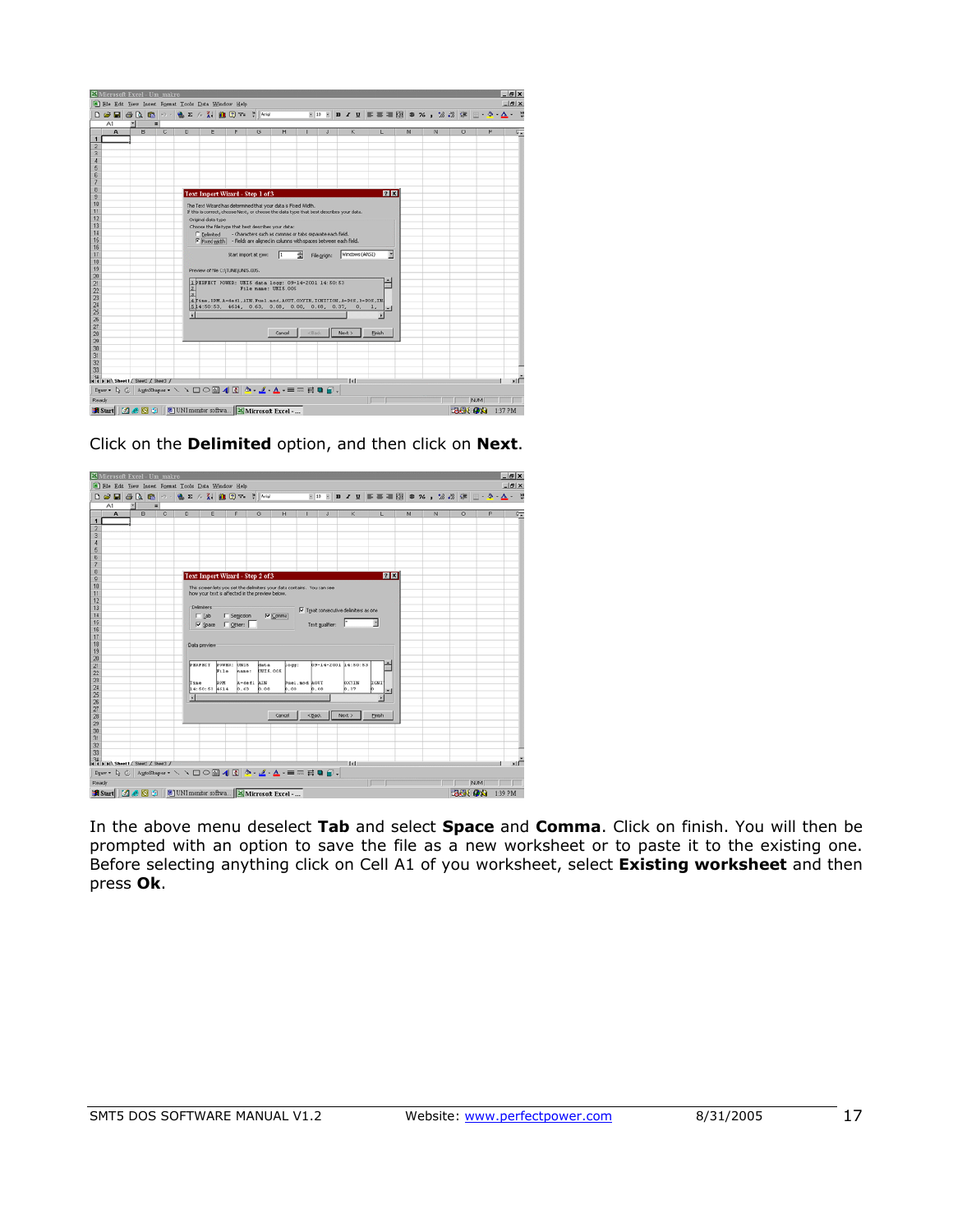| El Microxoft Excel - Um makro       |   |               |                                                               |   |                    |                                 |                                    |               |                                         |           |   |   |                       |     | $-17 \times$ |
|-------------------------------------|---|---------------|---------------------------------------------------------------|---|--------------------|---------------------------------|------------------------------------|---------------|-----------------------------------------|-----------|---|---|-----------------------|-----|--------------|
|                                     |   |               | [A] Eds Eds View Insert Format Tools Data Window Help         |   |                    |                                 |                                    |               |                                         |           |   |   |                       |     | $-10 \times$ |
|                                     |   |               | 日报日 保政 医中心性无人科 地图中学 ANK                                       |   |                    |                                 |                                    |               | → 10 → 10 → 11 日三三田 8 %, 公務年田 ◎ • △ • 芒 |           |   |   |                       |     |              |
| At<br>$\Lambda$                     | B | $\equiv$<br>c | D                                                             | E | F                  | G                               | н                                  |               | K                                       |           | M | N | $\circ$               | p   | $C_{\infty}$ |
| 4                                   |   |               |                                                               |   |                    |                                 |                                    |               |                                         |           |   |   |                       |     |              |
|                                     |   |               |                                                               |   |                    |                                 |                                    |               |                                         |           |   |   |                       |     |              |
|                                     |   |               |                                                               |   |                    |                                 |                                    |               |                                         |           |   |   |                       |     |              |
|                                     |   |               |                                                               |   |                    |                                 |                                    |               |                                         |           |   |   |                       |     |              |
|                                     |   |               |                                                               |   |                    |                                 |                                    |               |                                         |           |   |   |                       |     |              |
|                                     |   |               |                                                               |   |                    |                                 |                                    |               |                                         |           |   |   |                       |     |              |
|                                     |   |               |                                                               |   |                    |                                 |                                    |               |                                         |           |   |   |                       |     |              |
|                                     |   |               |                                                               |   |                    |                                 |                                    |               |                                         |           |   |   |                       |     |              |
|                                     |   |               |                                                               |   |                    |                                 |                                    |               |                                         |           |   |   |                       |     |              |
|                                     |   |               |                                                               |   |                    |                                 |                                    |               |                                         |           |   |   |                       |     |              |
|                                     |   |               |                                                               |   |                    |                                 |                                    |               |                                         |           |   |   |                       |     |              |
|                                     |   |               |                                                               |   |                    |                                 |                                    |               |                                         |           |   |   |                       |     |              |
| 2.3.4.5.67.8.9.10.11.12.13.14.15.16 |   |               |                                                               |   | <b>Import Data</b> |                                 |                                    |               | 7K                                      |           |   |   |                       |     |              |
|                                     |   |               |                                                               |   |                    |                                 | Where do you want to put the data? |               | $\alpha$                                |           |   |   |                       |     |              |
|                                     |   |               |                                                               |   |                    | <sup>6</sup> Disting worksheet: |                                    |               |                                         |           |   |   |                       |     |              |
|                                     |   |               |                                                               |   |                    |                                 |                                    |               | Cancel                                  |           |   |   |                       |     |              |
| 1333999982838293223229995           |   |               |                                                               |   | $-1451$            |                                 |                                    |               | Properties                              |           |   |   |                       |     |              |
|                                     |   |               |                                                               |   |                    | C New worksheet                 |                                    |               |                                         |           |   |   |                       |     |              |
|                                     |   |               |                                                               |   |                    | C PivotTable report             |                                    | Flaturanters. |                                         |           |   |   |                       |     |              |
|                                     |   |               |                                                               |   |                    |                                 |                                    |               |                                         |           |   |   |                       |     |              |
|                                     |   |               |                                                               |   |                    |                                 |                                    |               |                                         |           |   |   |                       |     |              |
|                                     |   |               |                                                               |   |                    |                                 |                                    |               |                                         |           |   |   |                       |     |              |
|                                     |   |               |                                                               |   |                    |                                 |                                    |               |                                         |           |   |   |                       |     |              |
|                                     |   |               |                                                               |   |                    |                                 |                                    |               |                                         |           |   |   |                       |     |              |
|                                     |   |               |                                                               |   |                    |                                 |                                    |               |                                         |           |   |   |                       |     |              |
|                                     |   |               |                                                               |   |                    |                                 |                                    |               |                                         |           |   |   |                       |     |              |
|                                     |   |               |                                                               |   |                    |                                 |                                    |               |                                         |           |   |   |                       |     |              |
|                                     |   |               |                                                               |   |                    |                                 |                                    |               |                                         |           |   |   |                       |     |              |
| $-34$                               |   |               |                                                               |   |                    |                                 |                                    |               |                                         |           |   |   |                       |     |              |
| H 4 B BI\ Sheet1 (Sheet2 / Sheet3 / |   |               |                                                               |   |                    |                                 |                                    |               | <b>Ist</b>                              |           |   |   |                       |     | мΓ           |
|                                     |   |               | Draw - I: G AutoShapes - N N III C 21 4 见 3 - A · 三三三二 日目 .   |   |                    |                                 |                                    |               |                                         |           |   |   |                       |     |              |
| Point                               |   |               |                                                               |   |                    |                                 |                                    |               |                                         | <b>IF</b> |   |   |                       | NJM |              |
|                                     |   |               | B Start   2 & 8 9   2 UNI monitor softwa.   Microsoft Excel - |   |                    |                                 |                                    |               |                                         |           |   |   | <b>BON 033</b> 142 PM |     |              |

You should then end up with a screen that looks similar to this.

|                | Microsoft Excel - Um makro                                                                                                                                                                                            |                     |                |                |                |              |                  |                            |                                |        |                                                           |  |  |   |   |         |       |   |         | $-0x$           |
|----------------|-----------------------------------------------------------------------------------------------------------------------------------------------------------------------------------------------------------------------|---------------------|----------------|----------------|----------------|--------------|------------------|----------------------------|--------------------------------|--------|-----------------------------------------------------------|--|--|---|---|---------|-------|---|---------|-----------------|
|                | File Edit View Insert Format Tools Data Window Help                                                                                                                                                                   |                     |                |                |                |              |                  |                            |                                |        |                                                           |  |  |   |   |         |       |   |         | $  B $ $\times$ |
|                |                                                                                                                                                                                                                       |                     |                |                |                |              |                  |                            |                                |        | ▼10 ▼ B Z U   事 著 看 国   \$ % , 18 .23   健   田 • め • A • : |  |  |   |   |         |       |   |         |                 |
|                | A1                                                                                                                                                                                                                    | $\vert \cdot \vert$ | $\blacksquare$ |                |                |              |                  |                            |                                |        |                                                           |  |  |   |   |         |       |   |         |                 |
|                | A                                                                                                                                                                                                                     | B                   | $\mathbb C$    | D              | E              | F            | G                | H                          |                                | J      | Κ                                                         |  |  | M | N | $\circ$ |       | P |         | $C_{\infty}$    |
|                | PERFECT POWER: UNIS                                                                                                                                                                                                   |                     |                | data           | logg:          |              | 9/14/01 14:50:53 |                            |                                |        |                                                           |  |  |   |   |         |       |   |         |                 |
| $\overline{2}$ |                                                                                                                                                                                                                       | File                |                | name: UNI5.005 |                |              |                  |                            |                                |        |                                                           |  |  |   |   |         |       |   |         |                 |
| 3              |                                                                                                                                                                                                                       |                     |                |                |                |              |                  |                            |                                |        |                                                           |  |  |   |   |         |       |   |         |                 |
| $\overline{4}$ | Time                                                                                                                                                                                                                  | <b>RPM</b>          | A-defl AIN     |                |                |              |                  |                            |                                |        | Fuel.mod AOUT   OXYIN   IGNITION A-POS R-POS INJECTION    |  |  |   |   |         |       |   |         |                 |
| 5              | 14:50:53                                                                                                                                                                                                              | 4614                | 0.63           | 0.08           | $\overline{0}$ | 0.08         | 0.37             | 0                          | 1                              | 8      | 0                                                         |  |  |   |   |         |       |   |         |                 |
| 6              | 14:50:53                                                                                                                                                                                                              | 4620                | 0.63           | 0.08           | $\overline{0}$ | 0.08         | 0.37             | $\mathbf 0$                | $\mathbf{1}$                   | 8      | 0                                                         |  |  |   |   |         |       |   |         |                 |
| $\overline{7}$ | 14:50:54                                                                                                                                                                                                              | 4614                | 0.63           | 0.08           | $\overline{0}$ | 0.08         | 0.37             | $\mathbf 0$                | $\overline{1}$                 | 8      | 0                                                         |  |  |   |   |         |       |   |         |                 |
| 8              | 14:50:54                                                                                                                                                                                                              | 4616                | 0.63           | 0.04           | 0              | 0.08         | 0.37             | 0                          | $\mathbf{1}$<br>$\overline{1}$ | 8      | 0                                                         |  |  |   |   |         |       |   |         |                 |
| 9<br>10        | 14:50:54<br>14:50:55                                                                                                                                                                                                  | 4615<br>4615        | 0.63<br>0.63   | 0.08<br>0.08   | 0              | 0.08<br>0.08 | 0.37<br>0.37     | $\mathbf 0$<br>$\mathbf 0$ | $\mathbf{1}$                   | 8<br>8 | 0<br>$\Omega$                                             |  |  |   |   |         |       |   |         |                 |
| 11             | 14:50:55                                                                                                                                                                                                              | 4615                | 0.63           | 0.08           | 0<br>0         | 0.08         | 0.37             | 0                          | 1                              | 8      | 0                                                         |  |  |   |   |         |       |   |         |                 |
| 12             | 14:50:55                                                                                                                                                                                                              | 4616                | 0.63           | 0.04           | 0              | 0.04         | 0.37             | 0                          | 1                              | 8      | 0                                                         |  |  |   |   |         |       |   |         |                 |
| 13             | 14:50:56                                                                                                                                                                                                              | 4615                | 0.63           | 0.08           | 0              | 0.04         | 0.37             | 0                          | 1                              | 8      | 0                                                         |  |  |   |   |         |       |   |         |                 |
| 14             | 14:50:56                                                                                                                                                                                                              | 4615                | 0.63           | 0.08           | $\mathbf 0$    | 0.08         | 0.37             | 0                          | 1                              | 8      | 0                                                         |  |  |   |   |         |       |   |         |                 |
| 15             | 14:50:56                                                                                                                                                                                                              | 4616                | 0.63           | 0.08           | 0              | 0.08         | 0.37             | 0                          | 1                              | 8      | 0                                                         |  |  |   |   |         |       |   |         |                 |
| 16             | 14:50:57                                                                                                                                                                                                              | 4616                | 0.63           | 0.08           | 0              | 0.08         | 0.37             | 0                          | 1                              | 8      | 0                                                         |  |  |   |   |         |       |   |         |                 |
| 17             | 14:50:57                                                                                                                                                                                                              | 4615                | 0.63           | 0.08           | $\mathbf 0$    | 0.04         | 0.35             | 0                          | $\mathbf{1}$                   | 8      | $\mathbf 0$                                               |  |  |   |   |         |       |   |         |                 |
| 18             | 14:50:57                                                                                                                                                                                                              | 4617                | 0.63           | 0.08           | $\mathbb O$    | 0.04         | 0.35             | $\overline{0}$             | $\overline{1}$                 | 8      | $\overline{0}$                                            |  |  |   |   |         |       |   |         |                 |
| 19             | 14:50:58                                                                                                                                                                                                              | 4615                | 0.63           | 0.08           | 0              | 0.08         | 0.37             | 0                          | 1                              | 8      | 0                                                         |  |  |   |   |         |       |   |         |                 |
| 20             | 14:50:58                                                                                                                                                                                                              | 4615                | 0.63           | 0.08           | n              | 0.08         | 0.37             | n                          | 1                              | 8.     | 0                                                         |  |  |   |   |         |       |   |         |                 |
|                | 21 End                                                                                                                                                                                                                |                     |                |                |                |              |                  |                            |                                |        |                                                           |  |  |   |   |         |       |   |         |                 |
| 22             |                                                                                                                                                                                                                       |                     |                |                |                |              |                  |                            |                                |        |                                                           |  |  |   |   |         |       |   |         |                 |
| 23             |                                                                                                                                                                                                                       |                     |                |                |                |              |                  |                            |                                |        |                                                           |  |  |   |   |         |       |   |         |                 |
| 24             |                                                                                                                                                                                                                       |                     |                |                |                |              |                  |                            |                                |        |                                                           |  |  |   |   |         |       |   |         |                 |
| 25             |                                                                                                                                                                                                                       |                     |                |                |                |              |                  |                            |                                |        |                                                           |  |  |   |   |         |       |   |         |                 |
| 26             |                                                                                                                                                                                                                       |                     |                |                |                |              |                  |                            |                                |        |                                                           |  |  |   |   |         |       |   |         |                 |
| 27             |                                                                                                                                                                                                                       |                     |                |                |                |              |                  |                            |                                |        |                                                           |  |  |   |   |         |       |   |         |                 |
| 28             |                                                                                                                                                                                                                       |                     |                |                |                |              |                  |                            |                                |        |                                                           |  |  |   |   |         |       |   |         |                 |
| 29             |                                                                                                                                                                                                                       |                     |                |                |                |              |                  |                            |                                |        |                                                           |  |  |   |   |         |       |   |         |                 |
| 30<br>31       |                                                                                                                                                                                                                       |                     |                |                |                |              |                  |                            |                                |        |                                                           |  |  |   |   |         |       |   |         |                 |
| 32             |                                                                                                                                                                                                                       |                     |                |                |                |              |                  |                            |                                |        |                                                           |  |  |   |   |         |       |   |         |                 |
| 33             |                                                                                                                                                                                                                       |                     |                |                |                |              |                  |                            |                                |        |                                                           |  |  |   |   |         |       |   |         |                 |
| 34             | II I H H Sheet1 / Sheet2 / Sheet3 /                                                                                                                                                                                   |                     |                |                |                |              |                  |                            |                                |        | T d                                                       |  |  |   |   |         |       |   |         | ٠۱Г             |
|                | Draw $\cdot$ $\;$ $\&$ (b) AutoShapes $\cdot \ \cdot \ \times \ \Box \ \bigcirc \ \boxdot \ A$ ( $\overline{\&}$ ) $\circ$ $\mathscr{A} \cdot \mathbb{A} \cdot \equiv \ \equiv \ \rightleftharpoons \blacksquare$ (i) |                     |                |                |                |              |                  |                            |                                |        |                                                           |  |  |   |   |         |       |   |         |                 |
| Ready          | <b>NUM</b>                                                                                                                                                                                                            |                     |                |                |                |              |                  |                            |                                |        |                                                           |  |  |   |   |         |       |   |         |                 |
|                | <b>A</b> Start 3 . 9 9 3 1 0 UNI monitor softwa X Microsoft Excel -                                                                                                                                                   |                     |                |                |                |              |                  |                            |                                |        |                                                           |  |  |   |   |         | 28405 |   | 1:45 PM |                 |